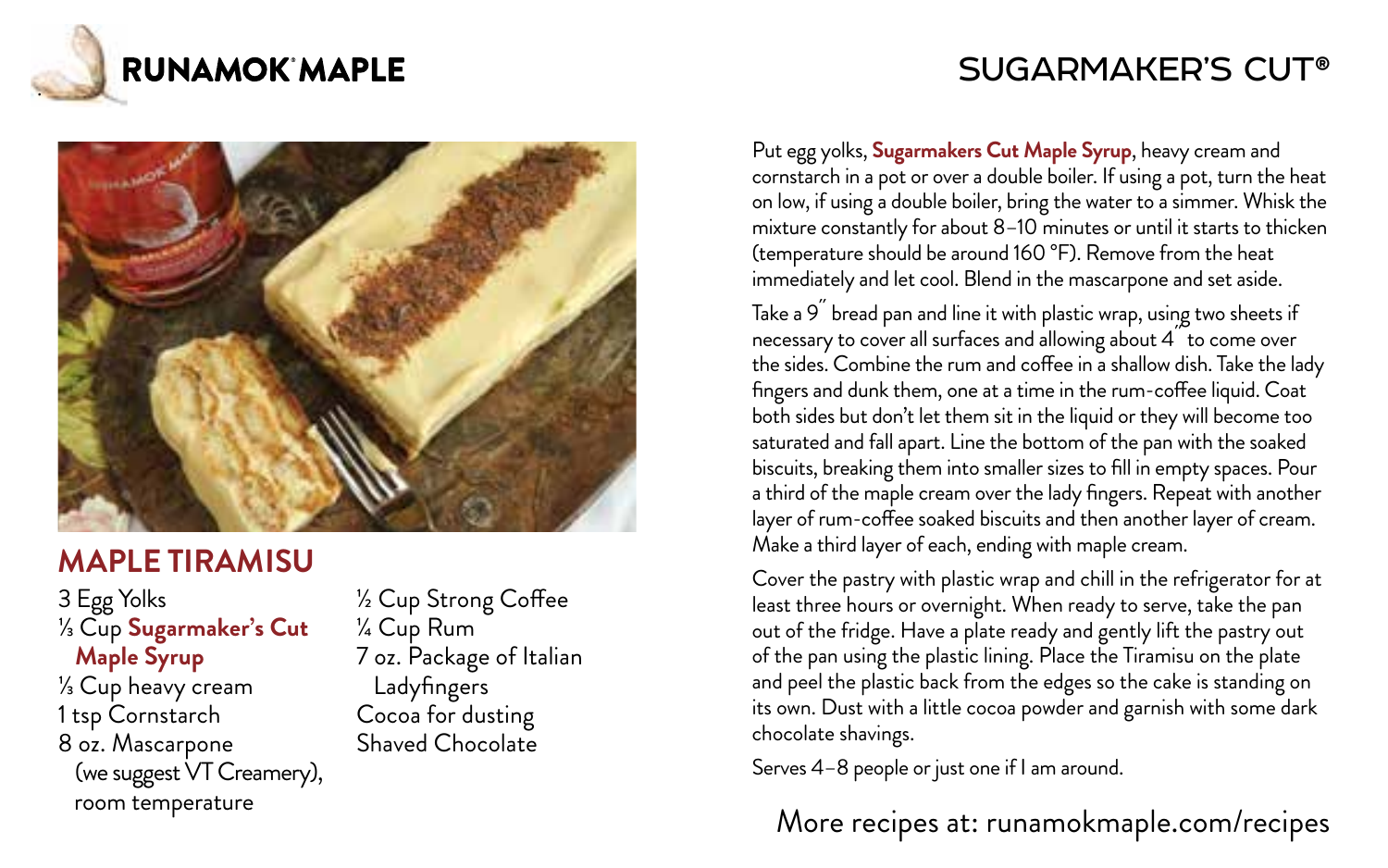

# SUGARMAKER'S CUT®



#### **FRIED BRUSSELS SPROUTS WITH MAPLE CIDER GLAZE**

¾ Cup **Sugarmaker's Cut Maple Syrup** ½ Cup Apple Cider Vinegar ½ Cup Fresh Apple Cider

Pinch Kosher Salt 1 lb. Brussels Sprouts Vegetable Oil for frying

Combine maple syrup, apple cider vinegar, apple cider and salt in a medium sized pot. Reduce by ¼ over medium heat stirring constantly. Set aside. De-stem Brussels and cut in half, pulling off any outer leaves that are loose. Fry in 350°F oil for 1 minute or until brown. Season Brussels immediately with a pinch of salt and toss with one tablespoon of reduction for every cup of Brussels.

Take the raw cleaned Brussels and toss with oil and salt. Roast in a 375°F oven for 20 minutes. Brussels should be tender but still have a bite to them. Toss with one tablespoon of reduction for every cup of Brussels while hot.

Serves 2–4 people.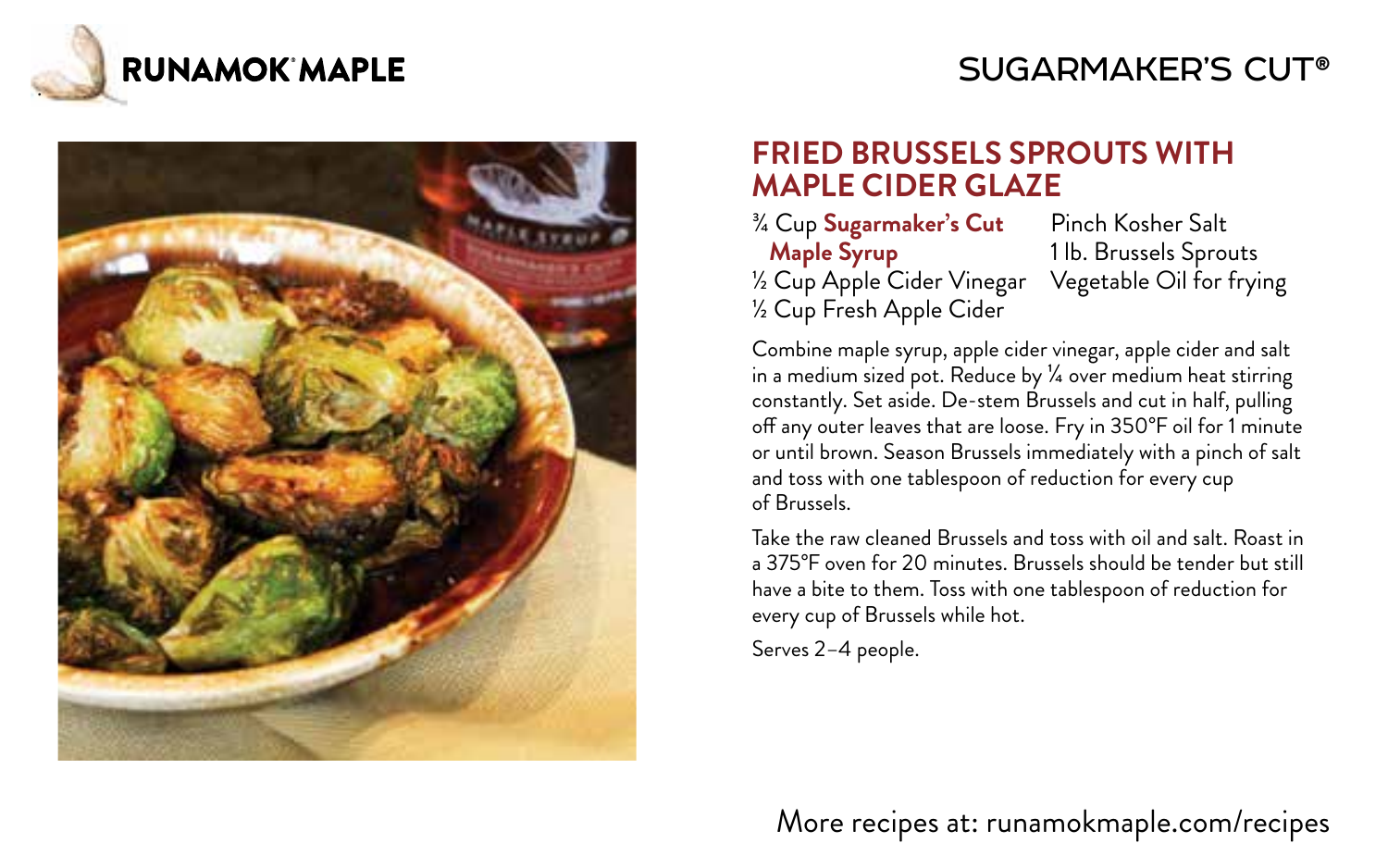

### BOURBON BARREL-AGED



#### **CURRIED MAPLE CASHEWS WITH SAUSAGE CRUMBLES**

8 oz. Sausage Without Casing 2 Cups Roasted Cashews 2 Tbs **Bourbon Barrel-Aged** 2 tsp Curry Powder or **Sugarmaker's Cut® Maple Syrup** Salt and Pepper

Place a wide pan over high heat on the stove. Oil is usually not necessary unless the sausage is very lean. Add the sausage and break it into small pieces as it cooks. Continue sautéing until it is brown and crumbly and most of the fat has been rendered. Remove with a slotted spoon, placing the crumbles on a piece of paper towel to absorb any remaining grease.

Preheat the oven to 375 °F. Line a rimmed cookie sheet with parchment. In a bowl, toss the sausage crumbles, with all of the remaining ingredients and stir to coat the nuts. Spread out the ingredients in one layer on the cookie sheet and put in the oven. Roast for about 10 minutes or until the syrup has formed a glaze on the cashews. Remove from the oven to cool. Put in a bowl and serve with your favorite cocktail.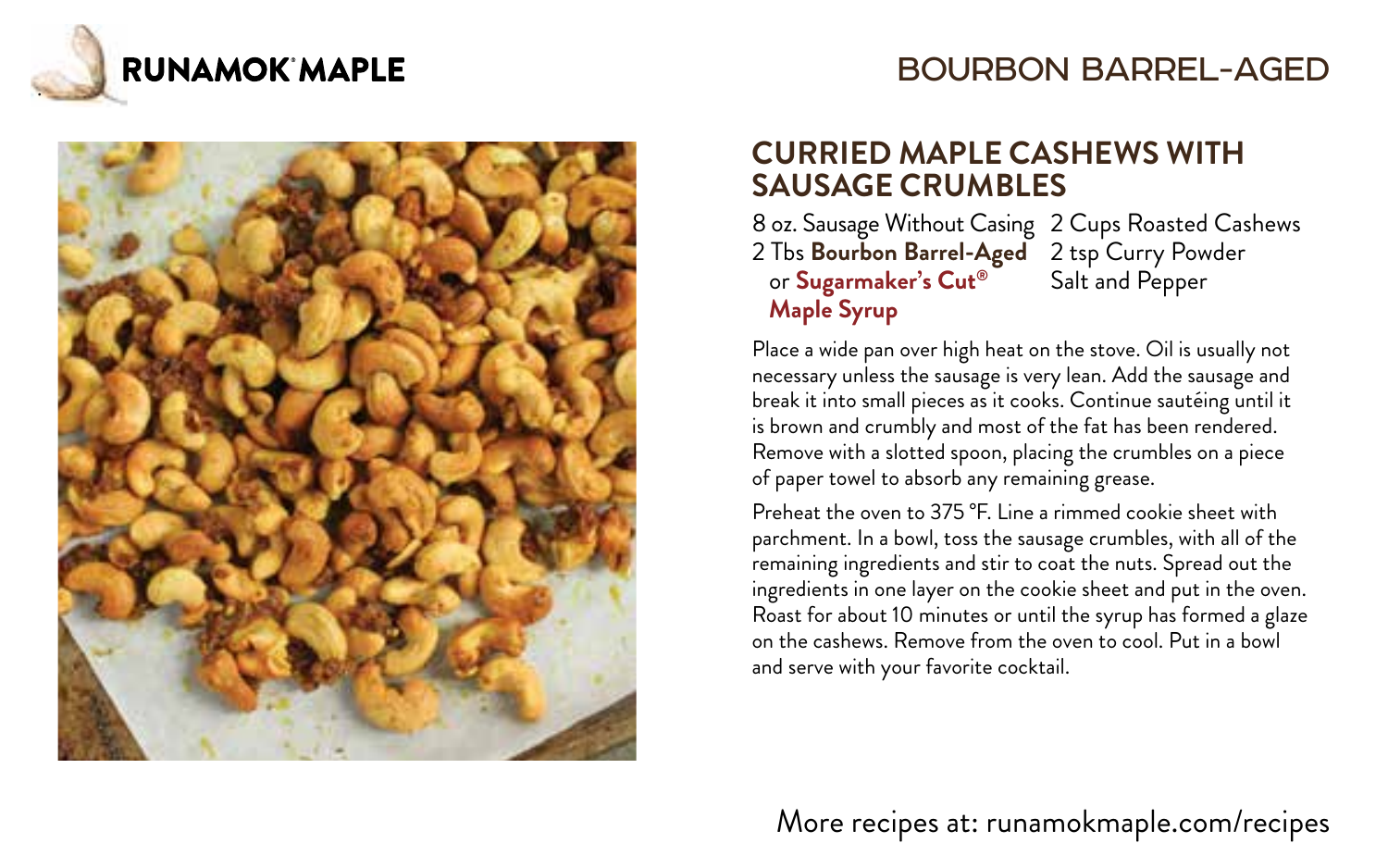

# BOURBON BARREL-AGED



# **AFTERNOON IN GEORGIA**

Peaches and cream are a well-loved pair. Maple and Bourbon are excellent together. The foursome is phenomenal. Throw some crumbled graham cracker and chopped pecans on top of the whole shebang and you have a love song to the southeast with a kiss and a wink from Vermont.

Put two scoops of Peach Melba ice cream in a bowl. Crumble a graham cracker on top and add chopped pecans to taste. Top with a healthy pour of **Bourbon Barrel-Aged Maple syrup**.



# **BANANA BOURBON BITES**

4 Ripe Bananas 2 Tbs **Bourbon Barrel-Aged Maple Syrup**

½ Cup Finely chopped Pecans ½ Cup Crushed Chocolate Wafer Cookies

Peel the bananas, slice and put them in a sealed container. Freeze overnight or for at least 6 hours.

In a food processor fitted with a blade, process the bananas until they form a thick paste. Add the **Bourbon Barrel-Aged Maple syrup** and blend.

Working quickly so it doesn't melt, scoop with a spoon and form into a round shape. Roll the balls in either the pecans or chocolate wafers and put on a tray lined with waxed paper. Freeze immediately. Makes roughly 15–20 bites.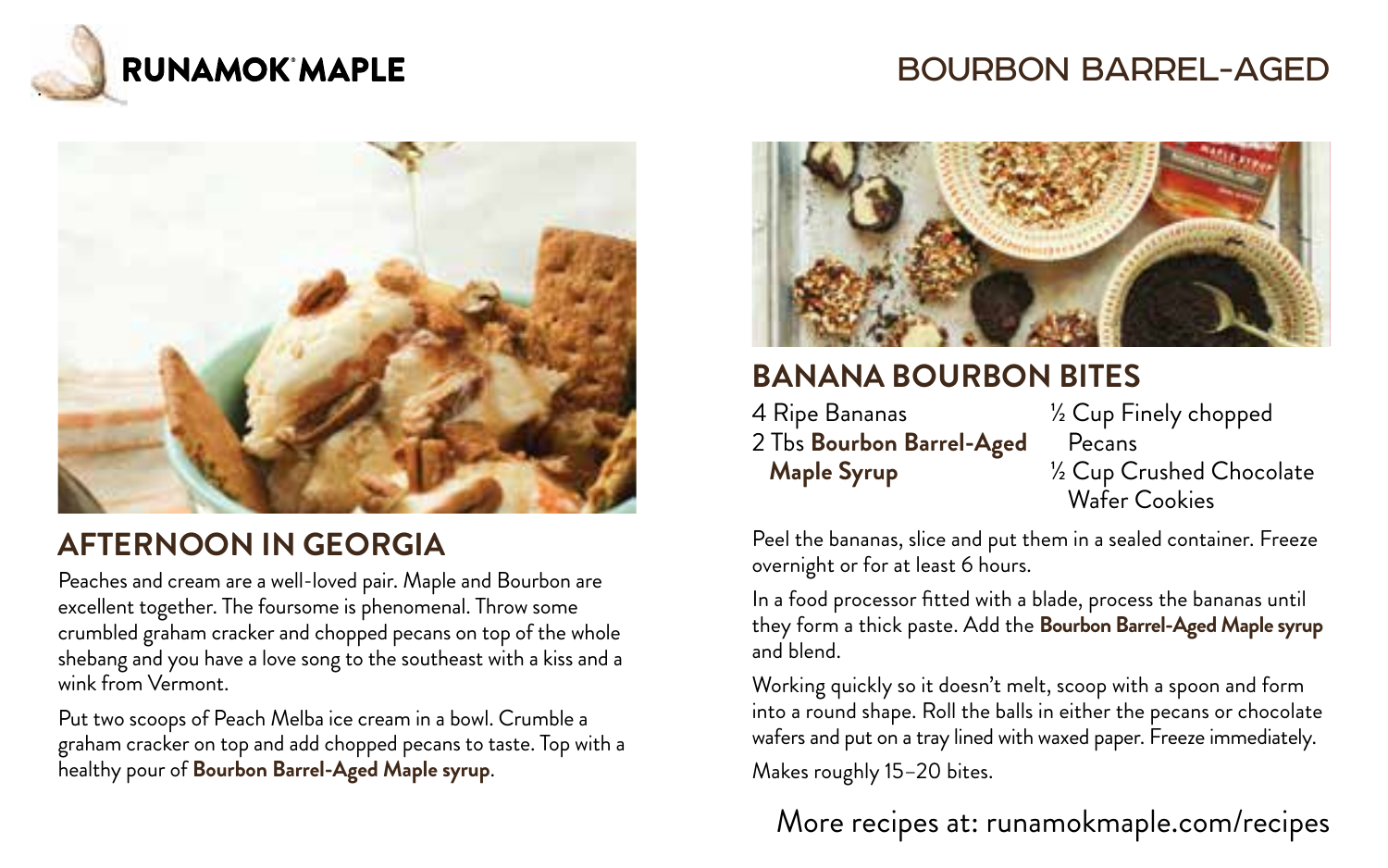

#### WHISKEY BARREL-AGED



#### **DESSERT CREPE RECIPE\***

1 Cup Flour 2 Large Whole Eggs, plus 2 Egg Yolks ½ Cup Milk ½ Cup Water

3 Tbs Melted Butter 2 Tbs Rum or Bourbon 2 Tbs Sugar Pinch of Salt

Combine all ingredients in a bowl. Let rest for ten minutes then proceed by heating an 8" pan over medium-high flame until good and hot. Add a pat of butter to prevent sticking (even if using a non-stick pan). Pour approximately ¼ cup of batter into your pan and swirl it around until the batter has covered the entire bottom of the pan. The crepes will cook quickly – you should turn them in less than a minute. Using a chefy-style flip, cook the other side for another 20 seconds or so and then slide the crepe off the pan onto a plate.

When you have a stack of finished crepes, you can wrap them in foil and keep them warm in a 200°F oven. When ready to eat, lay them on a plate and drizzle with **Whiskey Barrel-Aged Maple Syrup**, roll up and consume.

\*Adapted from The Way to Cook by Julia Child, Knopf, 1989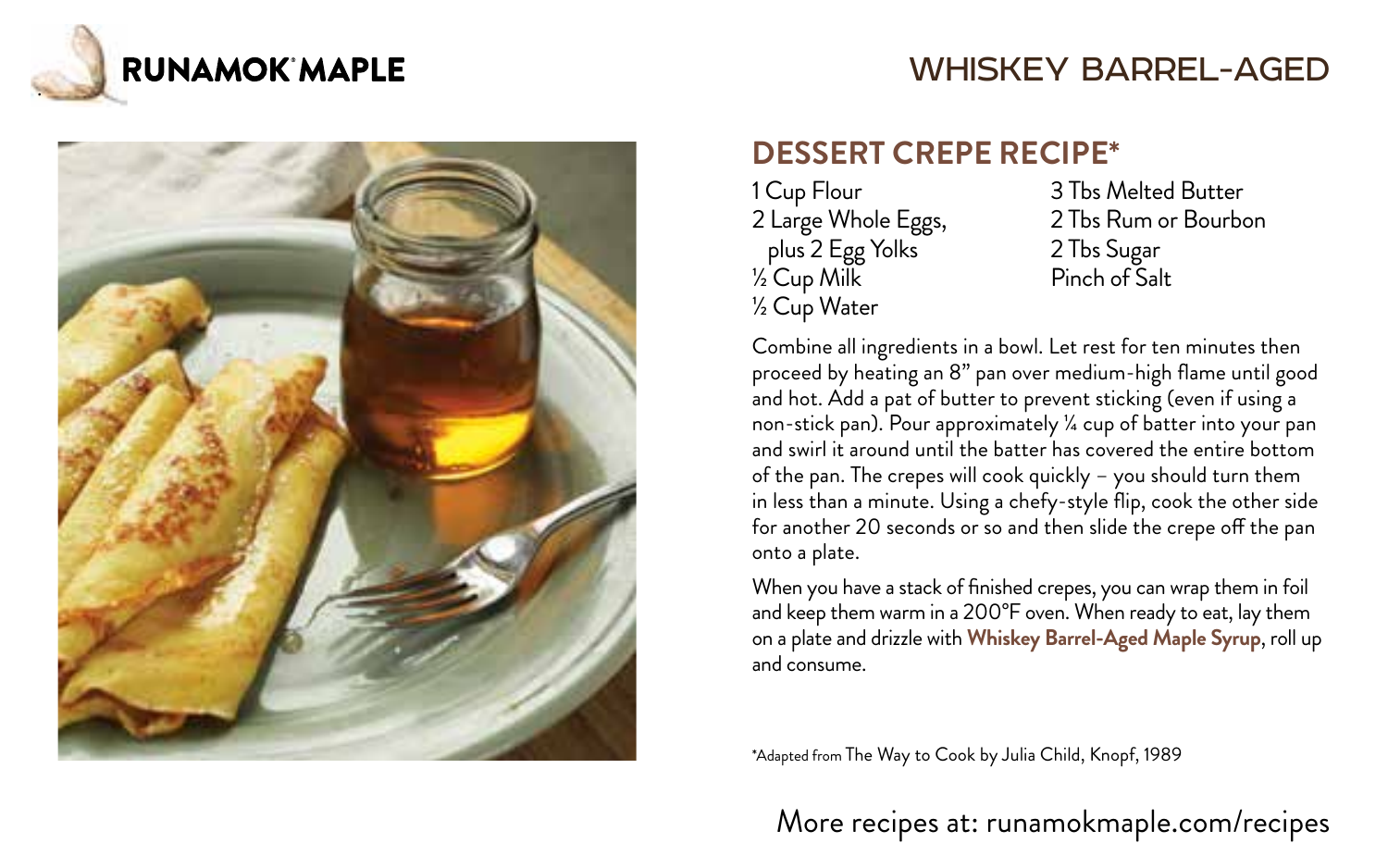

# WHISKEY BARREL-AGED



# **TEARS OF JOY**

As a cook, it can be challenging to improve on tried and true flavor combinations. Bananas and chocolate–done that. Bananas and caramel–big yawn. Bananas and butter pecan ice cream–not exactly revolutionary but pretty darn good. Now take the bananas and butter pecan and drizzle it with **Whiskey Barrel-Aged Maple Syrup**. Those bananas never tasted so good. The ice cream seems to have been elevated to ambrosia-level yumminess. The combination of all three is way, way better than the sum of its parts. A new flavor combination has been christened and it is a keeper, eliciting a cook's tears of joy.

Put a righteous, large scoop of butter pecan ice cream in a dish. Slice a quarter to a half's worth of perfectly ripe banana over it. Pour on the **Whiskey Barrel-Aged Maple Syrup**.



# **FRENCH TOAST MILKSHAKE** (Serves one)

- ½ cup **Whiskey Barrel-Aged** 1 tsp Cinnamon (with an  **Maple Syrup** 3 Large Scoops of Vanilla Ice Cream ½ Cup Milk
	- additional sprinkle for garnishing) Whipped Topping (for garnish)

In a blender, combine **Whiskey Barrel-Aged Maple Syrup**, vanilla ice cream, milk, and cinnamon. Blend until smooth on medium speed. Pour contents into a freezer-safe cup (I would recommend something plastic). Place freezer-safe cup in the freezer for 15–20 minutes until mixture thickens–stir after removing. Top milkshake with whipped topping and garnish with additional cinnamon. Enjoy!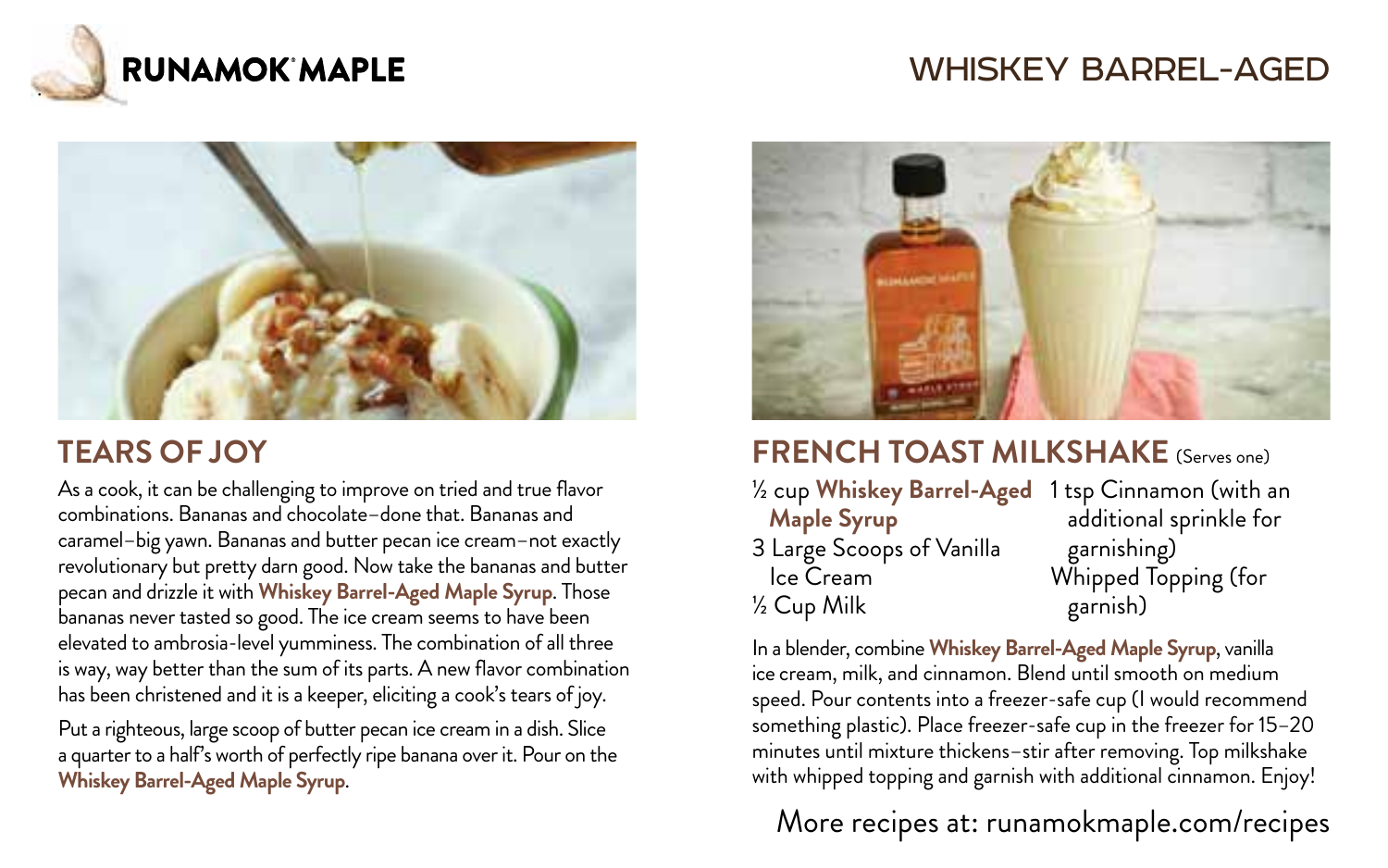

# RUM BARREL-AGED



### **MANGO RELISH**

- 1 Ripe Mango, peeled ½ Red Pepper, diced
- 1 Small Jalapeno, minced 1 Tbs **Rum** (or **Bourbon**)
- 

 and diced Juice from ½ Fresh Lime 1 Small Red Onion, peeled **Barrel-Aged Maple Syrup** and diced Salt and Pepper to taste

Combine all ingredients and chill for an hour. Makes about 2 cups of relish.



#### **CHIA PUDDING WITH RUM BARREL-AGED MAPLE SYRUP**

1 Cup Whole Milk (or Coconut Milk) ¼ cup chia seeds 2-3 Tbs **Rum Barrel-Aged Maple Syrup**

½ tsp Vanilla Extract Sliced Fruit, Nuts, Roasted Coconut or other topping (optional)

Combine the first four ingredients and stir. Put in a small container, cover and place in the fridge. Leave for eight hours or overnight, stirring occasionally. Serve with fresh fruit, nuts, toasted coconut or extra **Rum Barrel-Aged Maple Syrup**.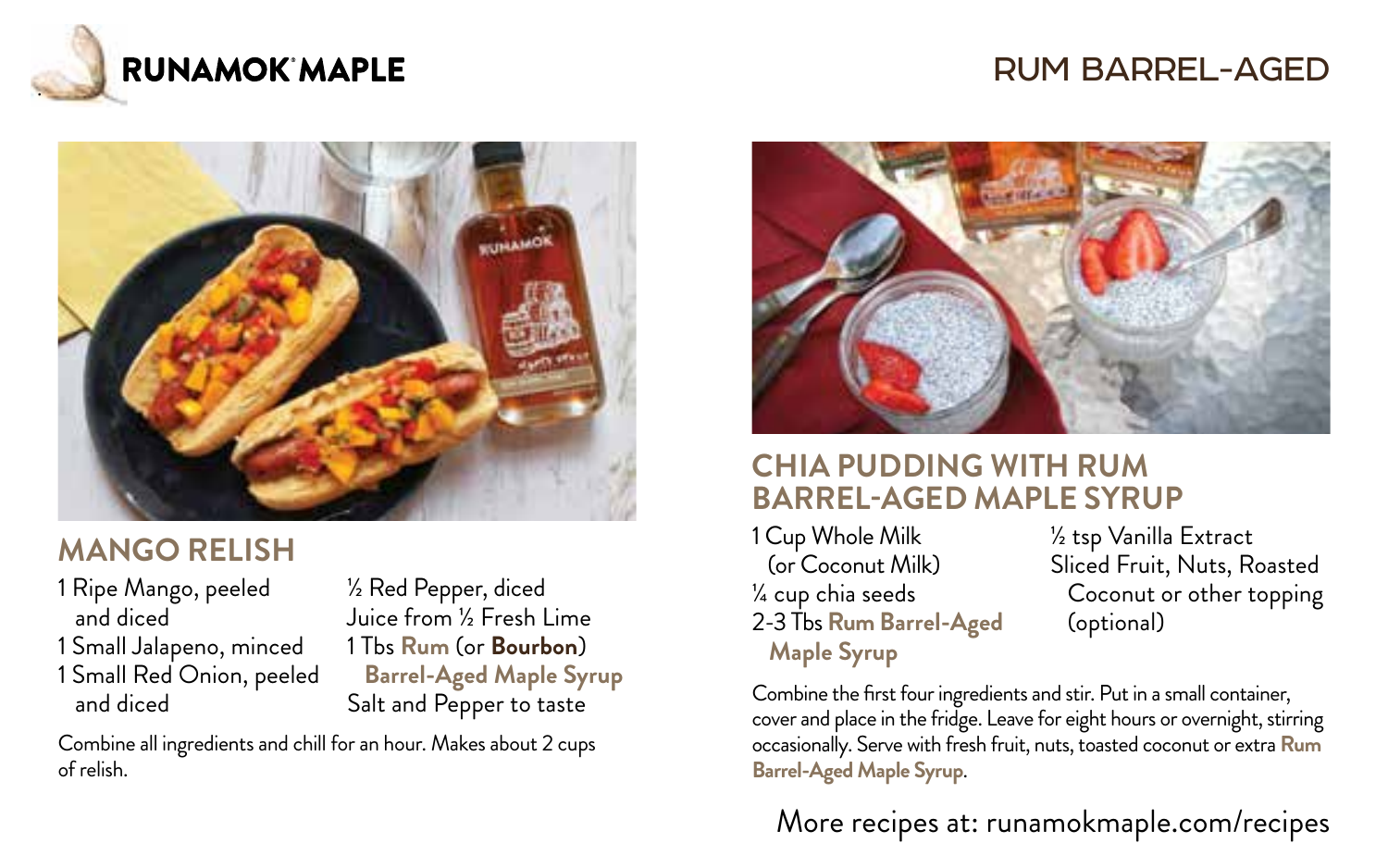

# RUM BARREL-AGED



#### **MAPLE MARSHMALLOWS**

Vegetable Oil Cooking Spray Powdered Sugar, for dusting 2 Tbs Unflavored Gelatin ¾ Cup **Rum** (**Bourbon** or **Whiskey**) **Barrel-Aged Maple Syrup**

1 ½ Cups Granulated Sugar Lindt Bittersweet Chocolate Chocolate Sauce Graham Crackers

Line a  $9^{''}$  x 13 $^{''}$  baking dish with parchment paper or foil. Coat lightly with cooking spray and dust with powdered sugar.

Add the gelatin to ½ cup warm water in a small bowl. Stir until dissolved.

In a saucepan over medium-high heat, combine the **Rum Barrel-Aged Maple Syrup**, and the granulated sugar. Bring to a boil and cook, stirring often, until the mixture registers 240°F on a candy thermometer. Choose a pot that is fairly deep to prevent boiling over. Remove from the heat, pour into the bowl of a standing mixer and add the dissolved gelatin. Using the paddle attachment, beat until stiff peaks form, about 15 minutes. Pour into the prepared dish scraping out the last bits with a rubber spatula and spread in an even layer. Let cool at room temperature until firm, about 4 hours.

Pull the marshmallow out of the pan using the lining or a spatula. Cut into squares of desired size. You can dust the squares with extra confectioners' sugar to keep them dry.

Place a square or two of graham cracker on a dessert plate. Put a marshmallow on top, add a piece of chocolate and then top with a little extra chocolate sauce. Place another graham cracker on top to make a sandwich.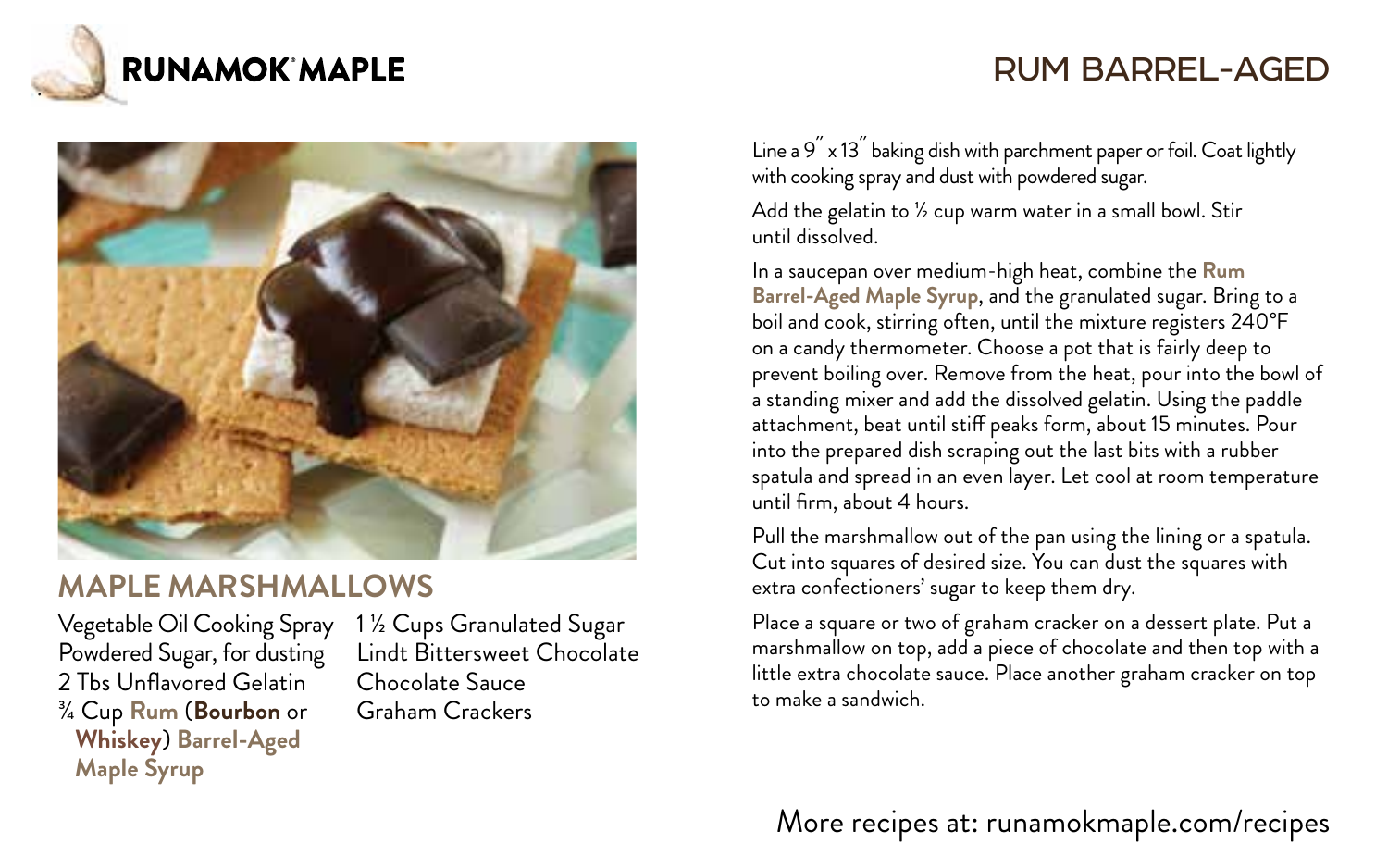



#### **INDIAN PUDDING**

6 Cups Milk ½ Cup Butter ½ Cup Bob's Red Mill Medium Grind Cornmeal ¼ Cup Flour 1 tsp Salt ½ Cup Molasses 3 Eggs

1 Tbs Granulated Sugar ½ tsp Ground Cinnamon ½ tsp Nutmeg 1 Cup Raisins (optional) Vanilla Ice Cream or Fresh Whipped Cream **Cinnamon + Vanilla Infused Maple Syrup**

# CINNAMON + VANILLA INFUSED

Preheat the oven to 300 °F. In a medium-large pot, scald the milk and then add the butter. Stir until melted. In a separate bowl, mix together the cornmeal, flour, molasses and salt. Slowly add the milk and butter to the flour mixture, stirring constantly. If you add it too quickly, clumps will form that are difficult to get rid of. Once all of the liquid is added, return the mixture to the pot and cook an additional 2–3 minutes.

In a separate bowl, whisk the eggs, sugar, cinnamon and nutmeg together. Add a little of the hot milk and cornmeal mixture to temper the eggs and stir then pour all of the egg mixture into the large pot and heat just one minute more. Add raisins, if you are including them.

At this point you can choose your baking dish or dishes. The pudding cooks well in either a single large baking dish or several smaller ramekins for individual servings. The pudding does not expand very much so assess how much batter you have and choose a wide vessel or vessels a few inches deep that will allow the pudding to come nearly to the top. Butter your dish or dishes well and fill with the pudding. Place in the oven and bake for roughly a half hour or until the pudding is set and slightly brown on top.

Serve warm with a scoop of vanilla ice cream or whipped cream on top and leave the **Cinnamon + Vanilla Infused Maple Syrup** on the table so guests can help themselves.

Serves 6–8 people.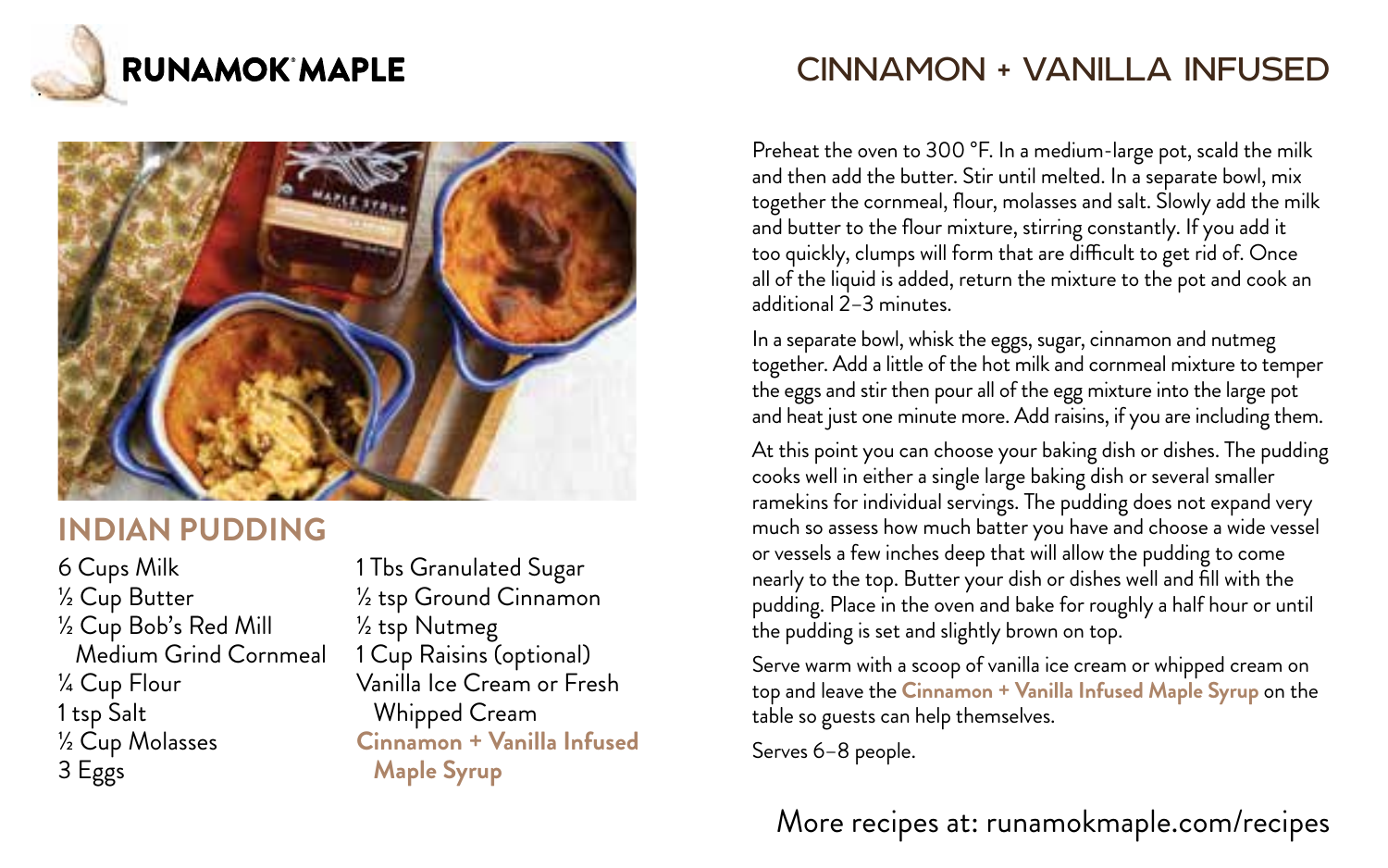



#### **MAPLE PRINCESS COFFEE CAKE**

#### *Cake:*

½ Cup Rolled Oats ⅔ Cup Boiling Water ¾ Cup All-Purpose Flour ½ tsp Baking Soda ½ tsp Baking Powder ¼ tsp Salt

¼ Cup Butter, softened ½ Cup Brown Sugar 1 Large Egg ⅓ Cup **Sugarmaker's Cut® Maple Syrup** ½ tsp Vanilla Extract

# CINNAMON + VANILLA INFUSED

*Topping:*

⅓ Cup **Cinnamon + Vanilla Infused Maple Syrup** ¼ Cup Butter

½ Cup Sweetened shredded or flaked Coconut ⅓ Cup Chopped Pecans 2 Ths Sour Cream

Preheat oven to 350 °F. Put oats in a bowl, add boiling water and let sit for about 10 minutes.

Butter an 8<sup>"</sup> square pan. Sift flour, baking powder, baking soda and salt in a separate bowl.

In a medium-sized bowl cream the butter and sugar together. Add the egg, **Sugarmaker's Cut Maple Syrup,** and vanilla. Slowly incorporate the dry ingredients until blended then add the softened oats. Pour into the prepared pan and cook until a fork tester comes out clean and the top is a little brown.

While the cake is baking, make the pecan topping by combining the **Cinnamon + Vanilla Infused Maple Syrup** and butter together in a small pan. When fully melted and combined, add the coconut, pecans, and sour cream. When the cake comes out of the oven, spread the mixture over the top and let cool.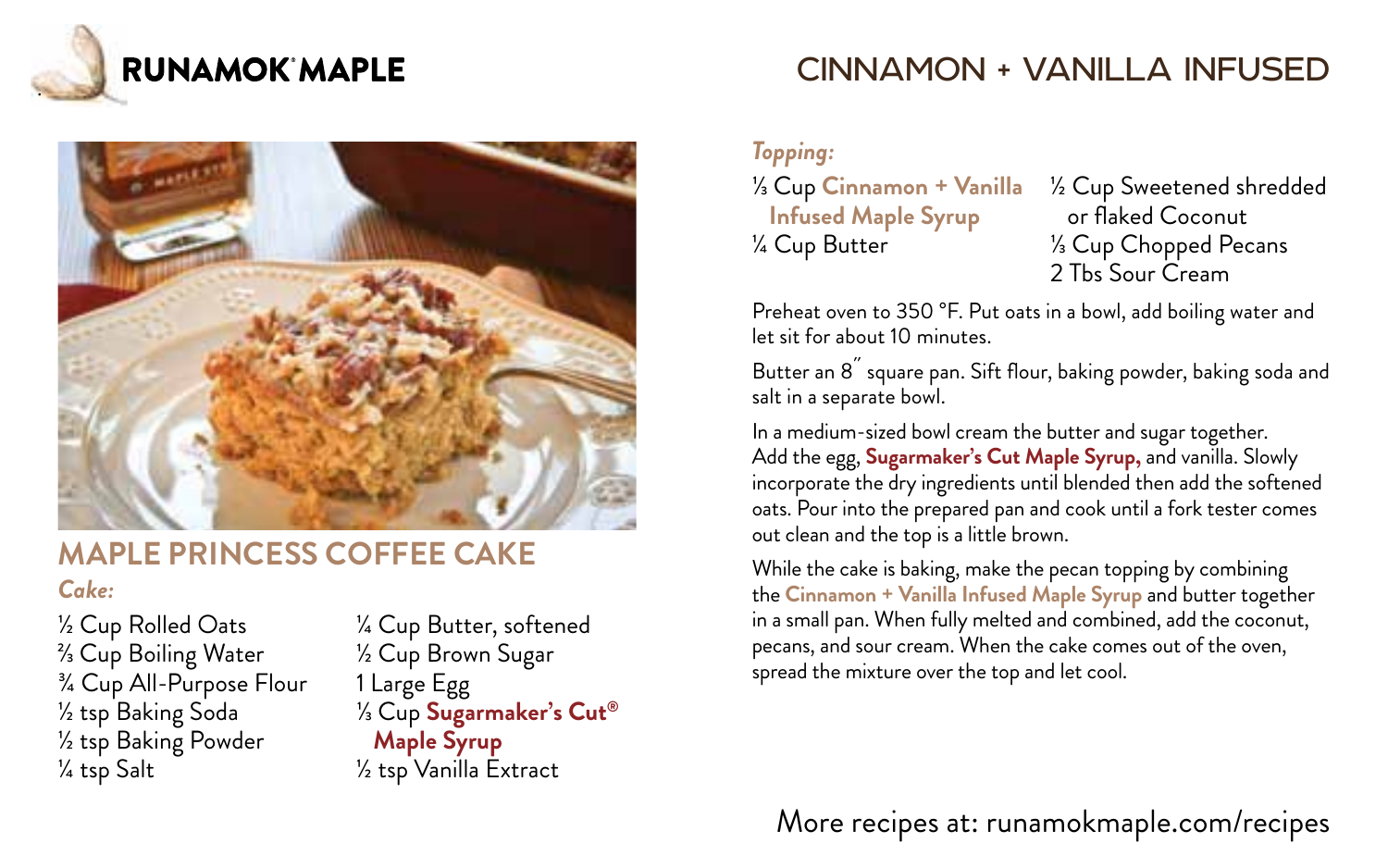

# GINGER ROOT INFUSED



#### **BEET SALAD WITH ORANGE, FETA, AND ARUGULA**

#### *Salad:*

2–3 Beets Bunch of Arugula 2 oz. Feta Cheese

*Vinaigrette:*

1 Tbs **Ginger Root Infused Maple Syrup** 2 Tbs Walnut Oil

1 Navel Orange, peeled and sectioned

1 Tbs Fresh Lemon Juice Salt and Fresh Ground Pepper

Prepare the beets by scrubbing off any dirt and trimming the tops and bottoms but leaving the rest of the skin on. Put them in boiling water for about ten minutes or until fork tender then remove from the water to cool. The skins should come off very easily at this point and once they are peeled, dice them into chunks and set aside.

Prepare the vinaigrette by whisking all of the ingredients together and tasting for salt and pepper.

Toss the arugula and beets in some vinaigrette and arrange on a plate. Top with bite-sized pieces of orange and a sprinkling of crumbled feta.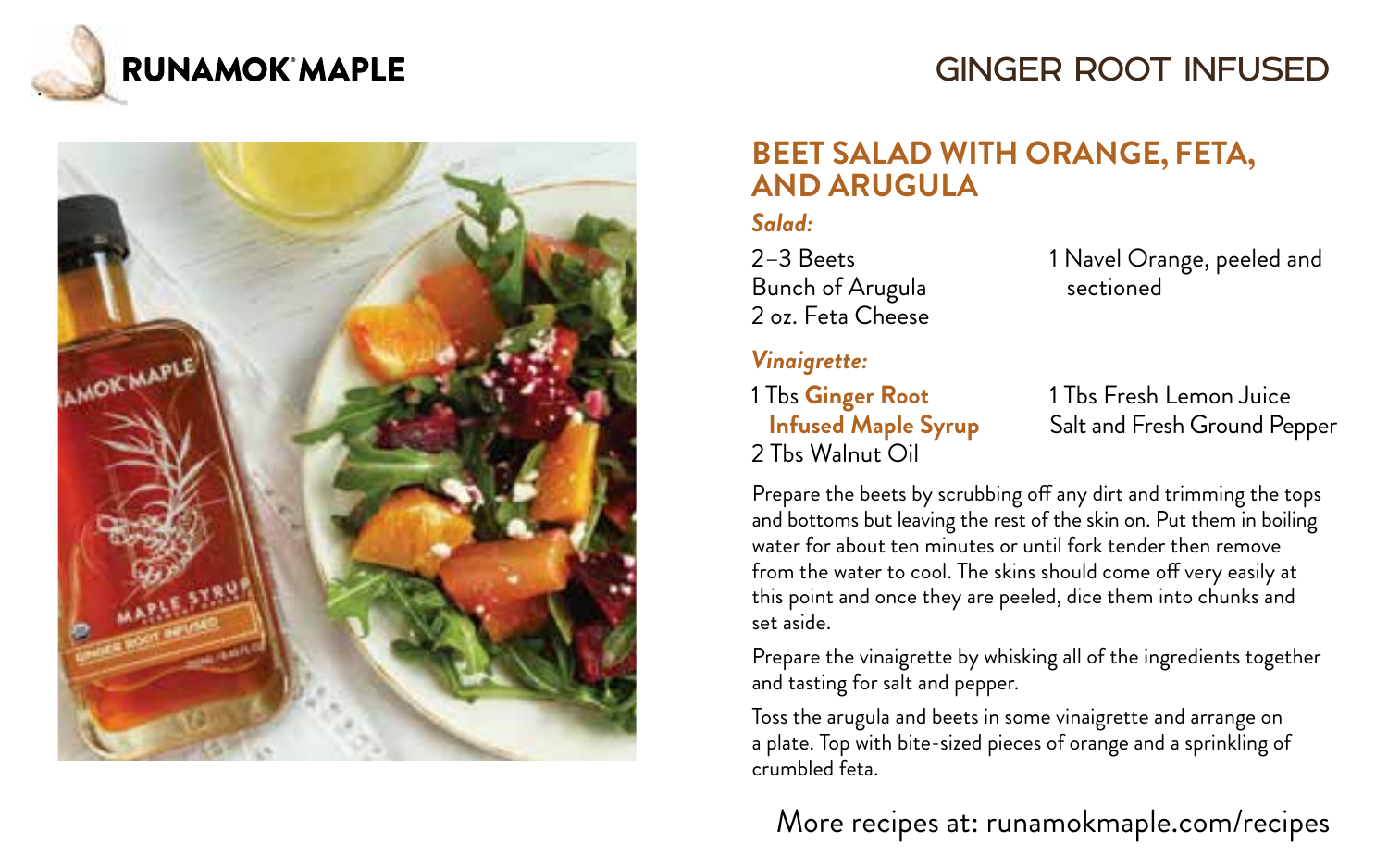

# GINGER ROOT INFUSED



#### **APRICOT SCONES WITH MAPLE-GINGER GLAZE**

4 Cups All-Purpose Flour 1 ¾ Cup Half and Half<br>2 Tbs Baking Powder 1 ½ Cup Chopped Dried 4 <sup>1⁄3</sup> Cup Granulated Sugar<br>½ Cup Butter, Diced

2 Tbs Baking Powder ½ Cup Chopped Dried Apricots 3 Tbs Confectioner's Sugar<br>1–2 Tbs Ginger Root **Infused Maple Syrup** 

Preheat oven to 375 °F. Place a piece of parchment paper on a cookie sheet.

In a large bowl, combine flour, baking powder, salt and sugar. Add the butter and combine with your fingers until crumbly. Mix in half and half and stir until well incorporated, but don't over mix. Fold in the chopped apricots.

Place the dough on a floured surface and roll it to a thickness of about  $\frac{3}{4}$  inch. Cut with a  $3^{''}$  round cookie cutter and put the rounds on the cookie sheet.

Bake in the oven for 25–30 minutes or until slightly browned on top and the interior is fully cooked. Remove from the oven to cool.

Mix the confectioners' sugar and **Ginger Root Infused Maple Syrup** to a very thick consistency. consistency (you don't want it dribbling off the scone.) Spread a thin layer over each scone and serve.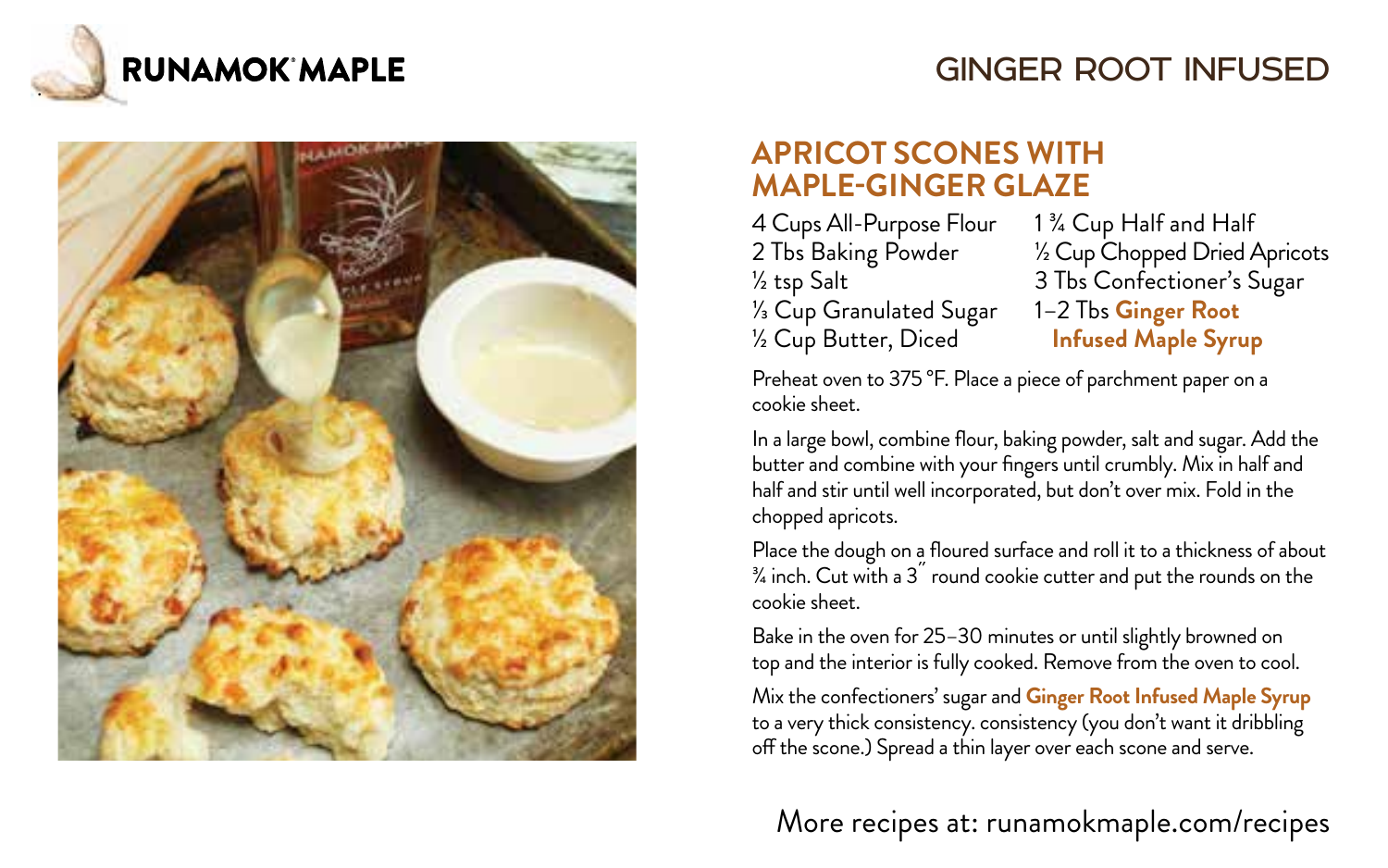

### CARDAMOM INFUSED



#### **GRILLED CHICKEN THIGHS AND ZUCCHINI WITH CARDAMOM INFUSED MAPLE AND LEMON SAUCE**

6–8 Boneless Chicken Thighs 2 Tbs **Cardamom** 2 Medium Zucchini, trimmed **Infused Maple Syrup** Salt and Pepper 1 Small Red Onion, Vegetable Oil sliced thinly <sup>1/4</sup> Cup Olive Oil 1 tsp Red Pepper Flakes

and sliced thickly Juice from ½ Fresh Lemon

Season the chicken thighs and zucchini with salt and pepper and toss with a little vegetable oil. Place on a grill heated to medium-high. Grill until browned on both sides and completely cooked through, about 10-15 minutes (maybe less for the zucchini).

While the chicken and zucchini are cooking, combine the olive oil, **Cardamom Infused Maple Syrup**, lemon juice, onion and red pepper in a large bowl. When the chicken and zucchini are done, put them in the bowl with the sauce immediately and toss them gently to make sure the sauce covers all of the ingredients. Let it sit for about a half hour and up to an hour, turning occasionally to recoat the meat. Five minutes before serving, restart the grill and return the chicken and vegetables to it. Sear the meat on high heat for a few minutes. Place the meat and vegetables on a serving platter, pour the sauce from the bowl over the top and serve.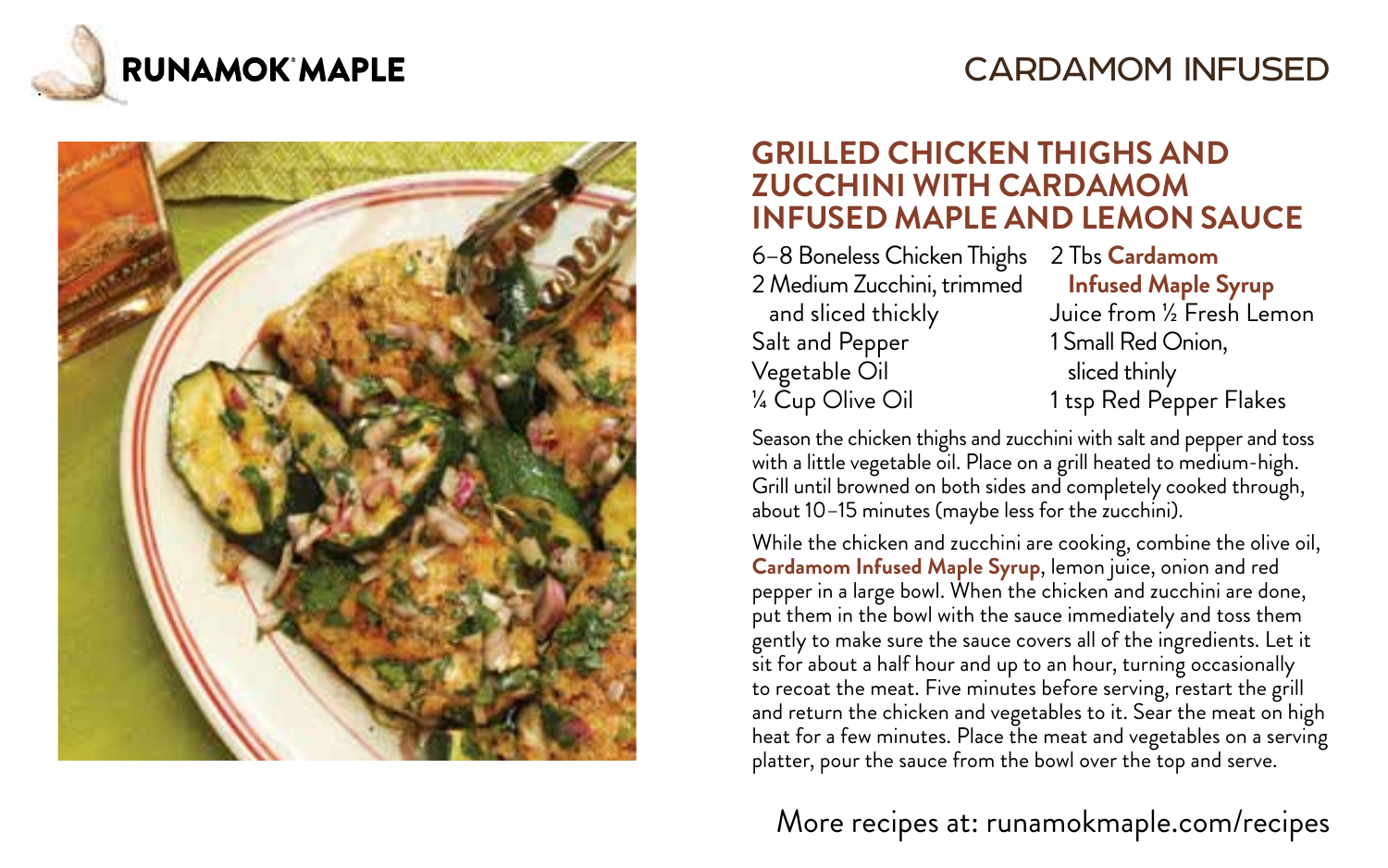

### CARDAMOM INFUSED



#### **CARDAMOM MAPLE WHITE CHOCOLATE BROWNIES**

8 Tbs Butter 4 oz. White Chocolate 2 Eggs ½ tsp Salt ½ Cup Sugar

1/3 Cup **Cardamom Infused Maple Syrup** 1 tsp Vanilla

¾ Cup Flour 1/3 Cup chopped Pistachios

Preheat the oven to 325 °F and grease an 8<sup>"</sup> square pan.

Melt the butter and white chocolate together over a double boiler or very low heat then let cool. In a separate bowl, mix the eggs, salt, sugar and **Cardamom Infused Maple Syrup** together. Add the flour and chocolate mixture. When fully blended, fold in the pistachios.

Pour the batter into the pan and bake in the oven for about 30–40 minutes. When you test with a fork, it should come out clean but the center should still be moist.

Cool and then cut into squares to serve.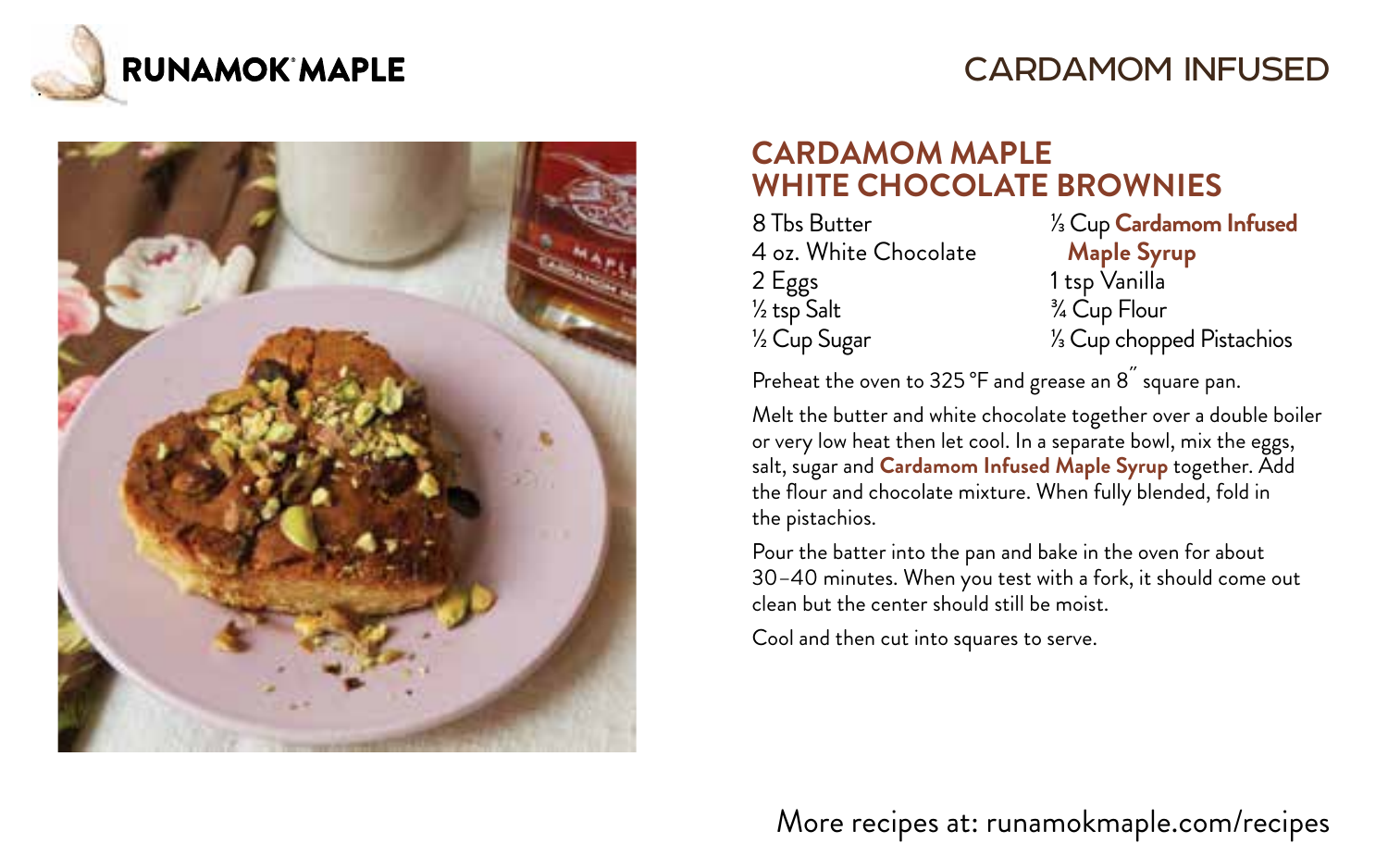

### COFFEE INFUSED



#### **BUCKWHEAT AND BANANA PANCAKES WITH COFFEE INFUSED MAPLE SYRUP**

½ Cup Buckwheat Flour ½ Cup All-Purpose Flour 1 tsp Baking Powder ½ tsp Salt 2 Tbs Sugar 1 Egg

1 tsp Vanilla 1 Cup Milk 1 Tbs Vegetable Oil Butter 1 Banana **Coffee Infused Maple Syrup**

Combine all of the dry ingredients in a bowl and stir with a fork to combine. Add the egg, milk and oil and mix until fully blended.

Find a wide skillet or griddle and put it on the stove on medium heat. Add a little butter and distribute to the edges so the pancakes won't stick. Take about a quarter cup of batter and pour into circles in the pan. As it cooks, cut four or five slices of the banana onto the surface of each pancake. When the edges show some bubbles and look a little dry, flip the pancakes and cook the other side for a minute more.

Reserve on a plate while you make the rest of the pancakes. Serve with extra butter and the **Coffee Infused Maple Syrup**.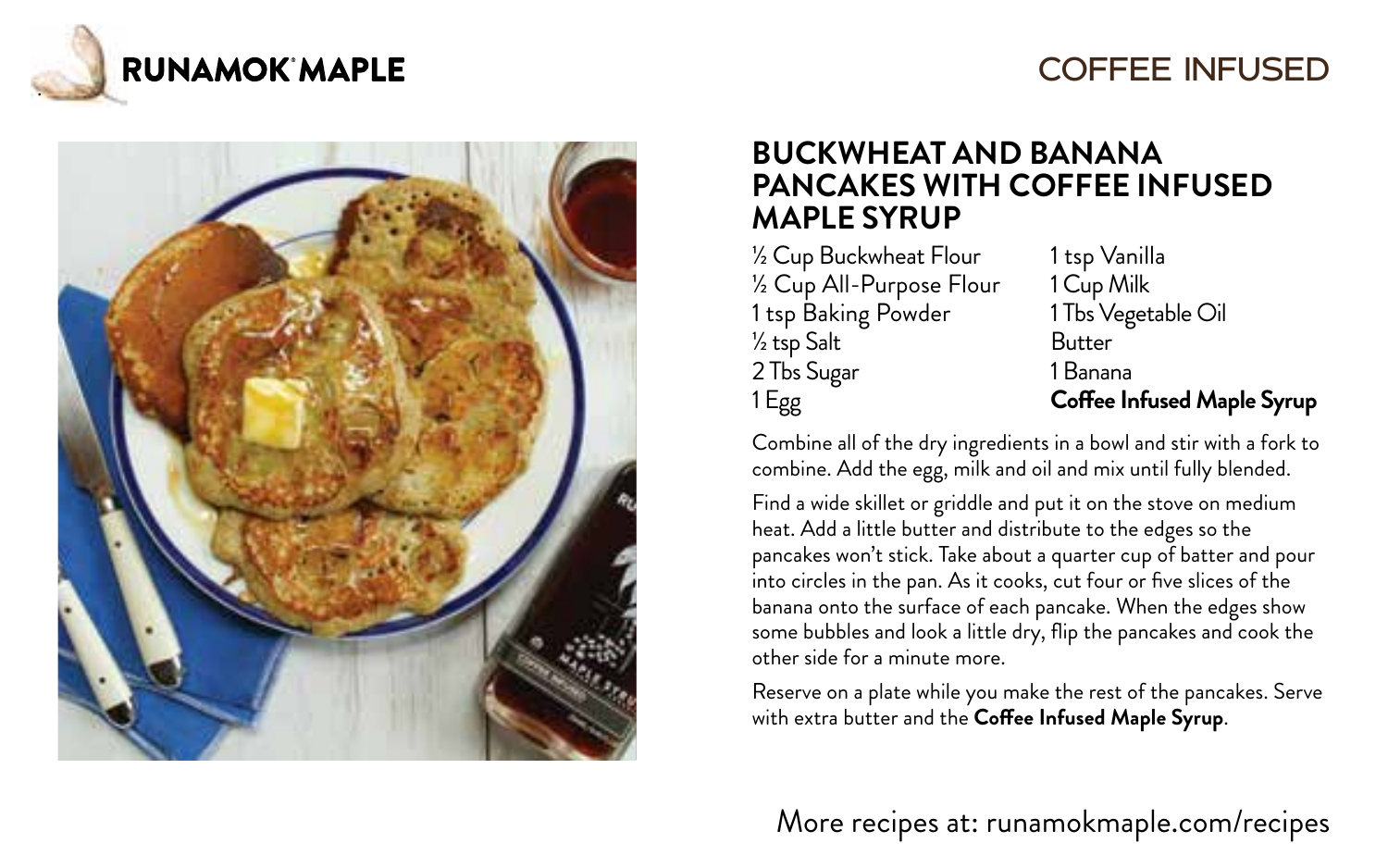

# COFFEE INFUSED



# **HAZELNUT PRALINE**

| 1 Cup Hazelnuts    | $\frac{3}{4}$ C |
|--------------------|-----------------|
| 1½ Cup White Sugar | ½C              |
| 1⁄3 Cup Butter     | 1 tsp           |

**Lup Brown Sugar** ½ Cup Milk n Vanilla

Preheat the oven to 375 °F. Line a  $8^{''}$  x 12 $^{''}$  cookie sheet with parchment paper. Put the hazelnuts on a seperate tray and put in the oven until the skins begin to crack, about 8 minutes. Remove from the oven and put the hazelnuts in a kitchen towel. Fold up the towel and rub the hazelnuts together, using friction to remove the skins. Open the towel, take the hazelnuts out, leaving the skins behind and chop roughly on a cutting board. Set aside.

In a medium sized pot, put in the white sugar, butter, brown sugar and milk. Bring to a boil and cook on medium heat until the temperature reaches 240 °F. Remove from the heat and add the chopped hazelnuts and vanilla and combine. Pour the praline on to the parchment lined tray and distribute evenly with a knife. Let cool. You will have much more than you need for a few sundaes.

 When ready to serve, dig 1–2 scoops of vanilla ice cream (we are partial to Ben & Jerry's) into a bowl or cup, pour on **Coffee Infused Maple Syrup** and top with crumbled hazelnut praline.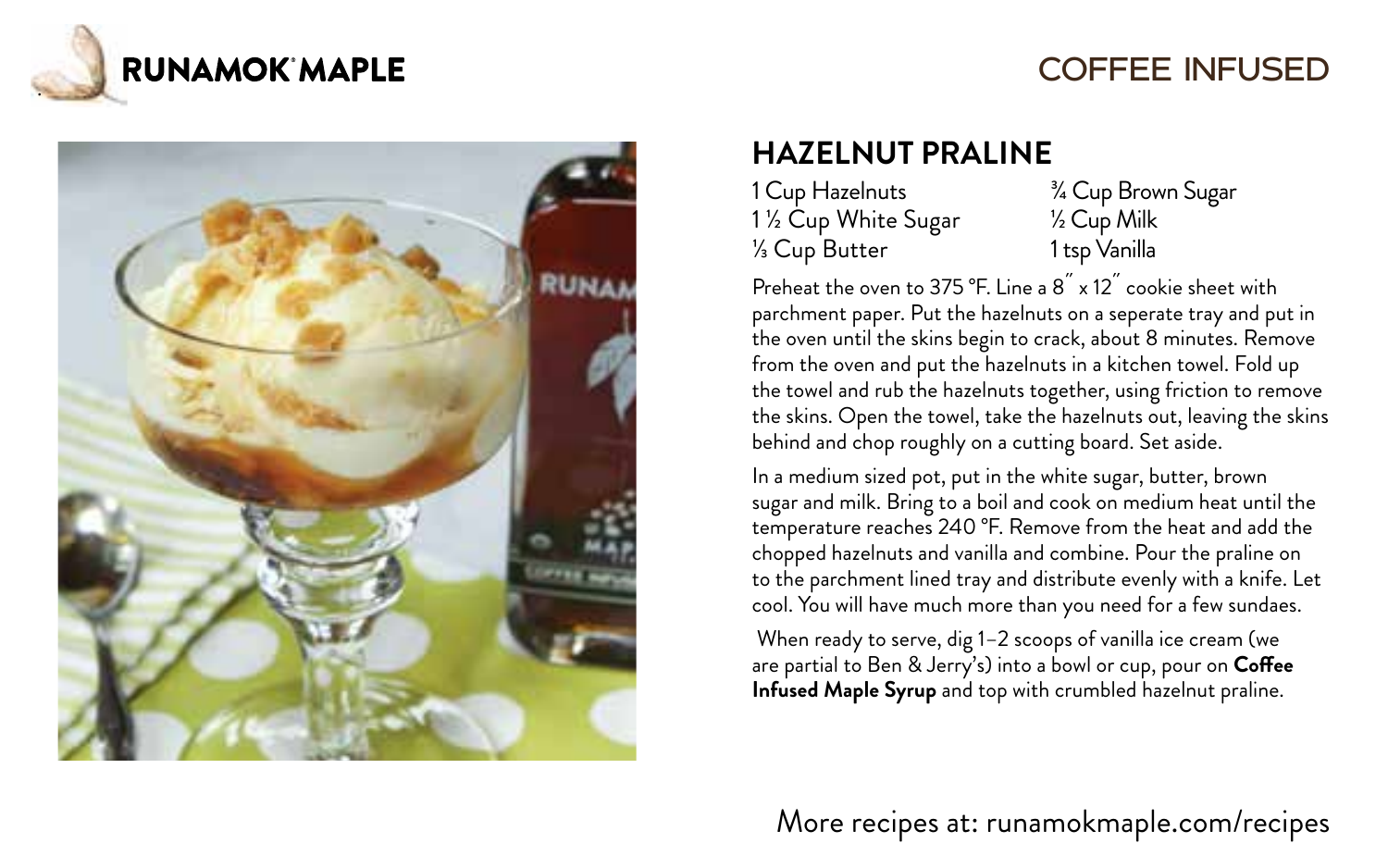

# ELDERBERRY INFUSED



### **SPRING GREENS WITH APPLE, FARRO AND AN ELDERBERRY VINAIGRETTE**

#### *Salad:*

Mesclun Greens for 4 ½ Cup Farro, cooked thinly sliced Sprinkling of Feta Cheese

1 Apple, cored and (simmer in 1 cup of water<br>thinly sliced that for 20 minutes)

#### *Vinaigrette:*

**Maple Syrup** Pinch of Salt and a few 2 tsp Red Wine Vinegar grinds of Fresh Pepper 2 Tbs Extra Virgin Olive Oil

2 tsp **Elderberry Infused** 1 Scallion, trimmed and sliced

Blend the vinaigrette ingredients and let sit for a few minutes to mellow the scallion. Put the salad ingredients in a large bowl or individual bowls. Drizzle on the vinaigrette to your liking and toss gently.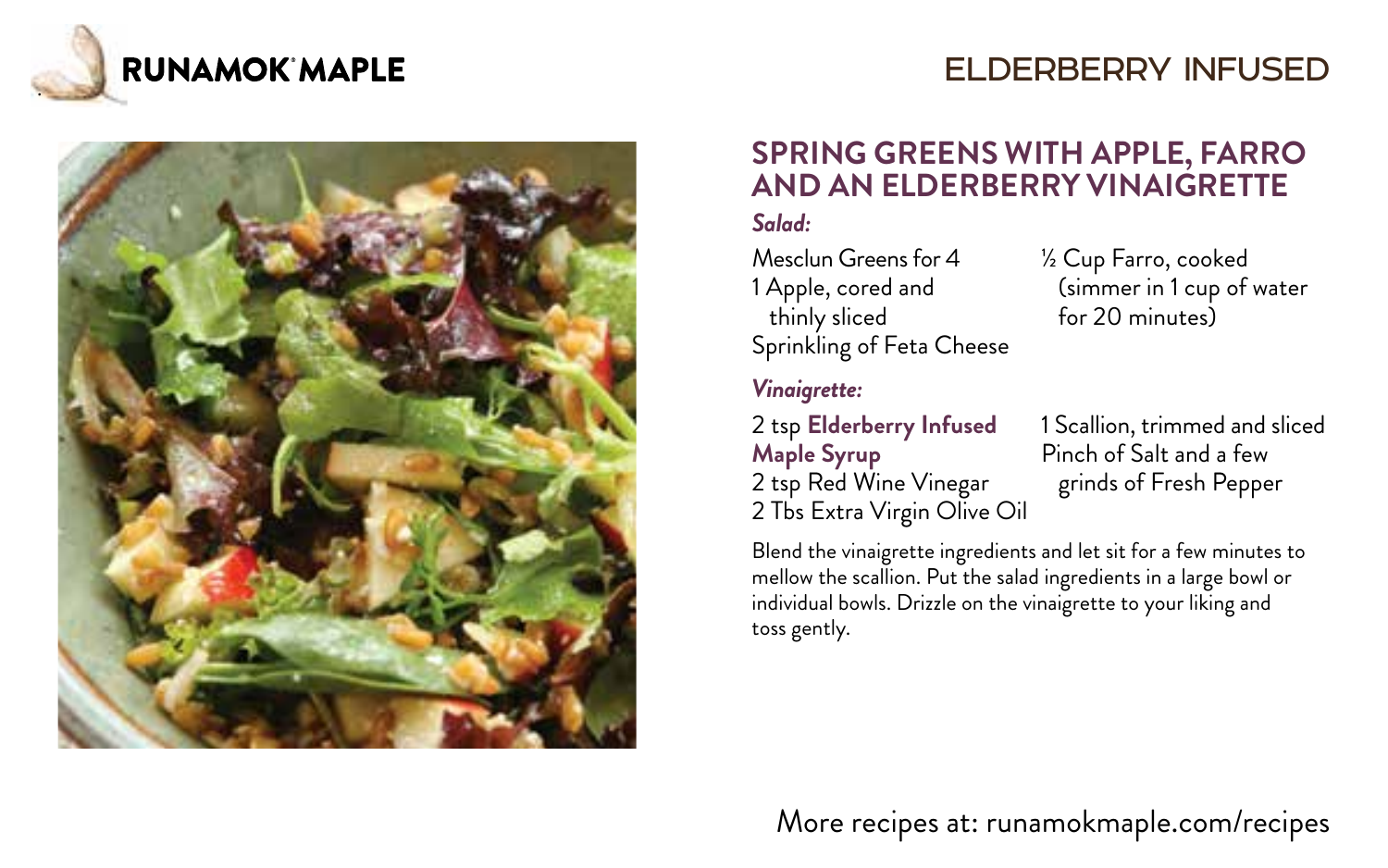

### ELDERBERRY INFUSED



#### **PAIRING CHEESE WITH ELDERBERRY INFUSED MAPLE SYRUP**

This syrup has an earthy base mingled with flavors of honey and fig. It pairs well with almost any cheese and is our favorite for hors d'oeuvre platters. Try with:

- 
- 
- Gruyère • Goat<br>• Vermont Sharn Cheddar • Baked Feta • Vermont Sharp Cheddar
- Smoked Gouda Stilton or other Blue
	-
	-



### **KAFKA'S MOCKTAIL**

30 Grapes 1 oz. **Elderberry Infused Maple Syrup** ½ oz. Fresh Lime Juice

Seltzer Ice Fresh Tarragon (optional)

Place the grapes in a tumbler and crush them (I use a citrus reamer). Add the **Elderberry Infused Maple Syrup** and lime juice and continue to mash the grapes until you have rendered all of the juice you can from them. Alternatively, you can put all of the ingredients into a blender and pulse. Strain the liquid into a glass filled with ice, pressing out as much from the solids as possible. Top with seltzer and a sprig of tarragon (optional) and serve.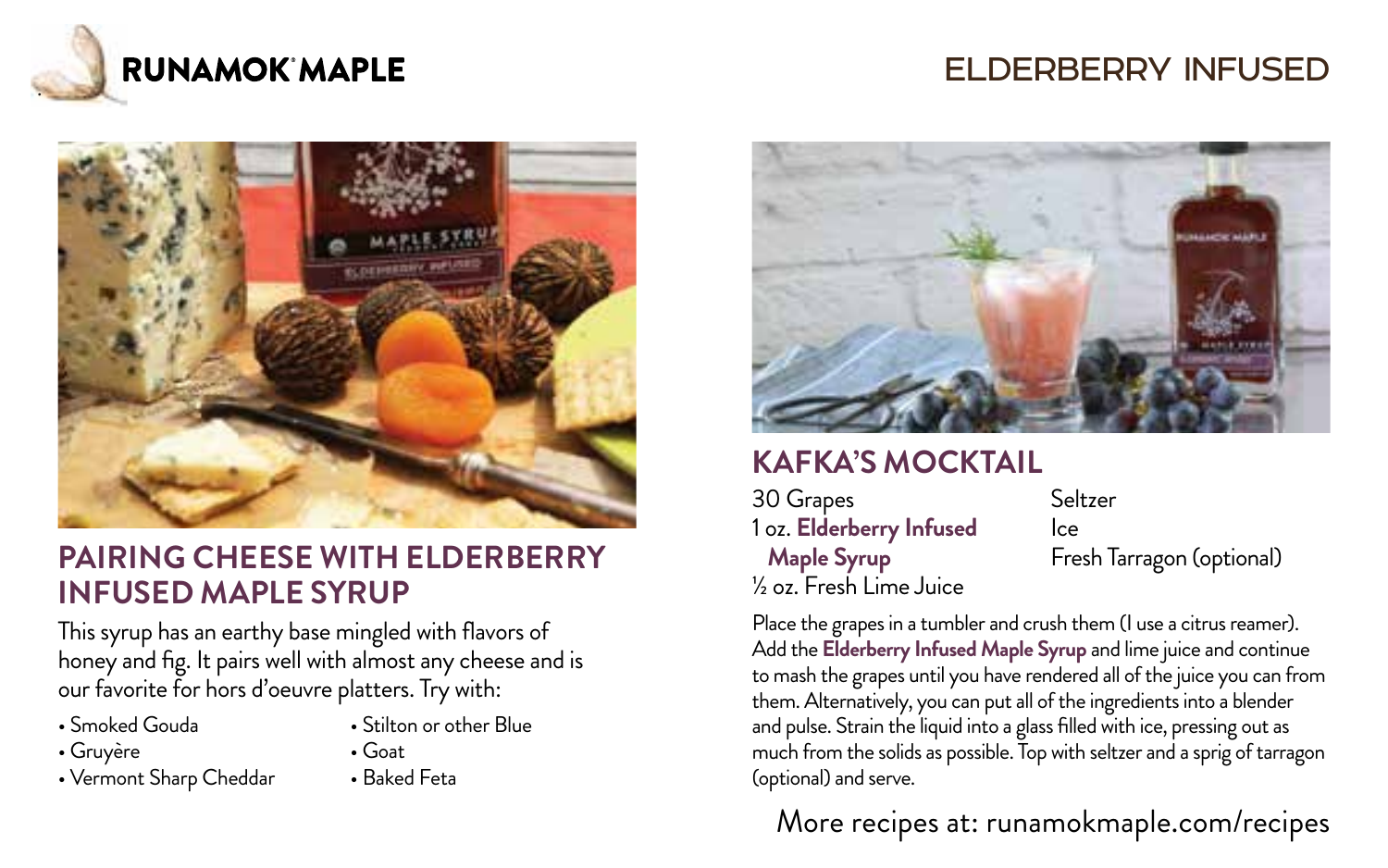

# HIBISCUS FLOWER INFUSED



#### **FENNEL HIBISCUS CHUTNEY –FOR GRILLED LAMB OR STEAK**

Vegetable Oil for sautéing 2 Tbs **Hibiscus Flower** 1 Medium Onion, peeled **Infused Maple Syrup** 1 Fennel Bulb, trimmed, (optional) cored and diced 1 Sweet Red Pepper

Chopped Mint or Parsley 2 Tbs Red Wine Vinegar Salt and Fresh Ground Pepper

Put 1–2 tablespoons of oil in a wide sauté pan, turn the stove on high and add the onion and fennel. Sauté the vegetables, letting them brown and stirring only occasionally. When they have developed a nice brown color add the vinegar and **Hibiscus Flower Infused Maple Syrup**. Stir to combine and cook a few minutes more until the liquid has mostly reduced to a glaze. Remove from the heat and let cool. Season with salt and pepper to taste.



### **THE BOURBON CONFIDENTIAL**

2 oz. Bourbon ¼ Lemon ½ oz. **Hibiscus Flower Infused Maple Syrup**

Put some ice in a glass and squeeze the lemon over it until all of the juice is rendered. Add the bourbon and **Hibiscus Flower Infused Maple Syrup** and stir gently.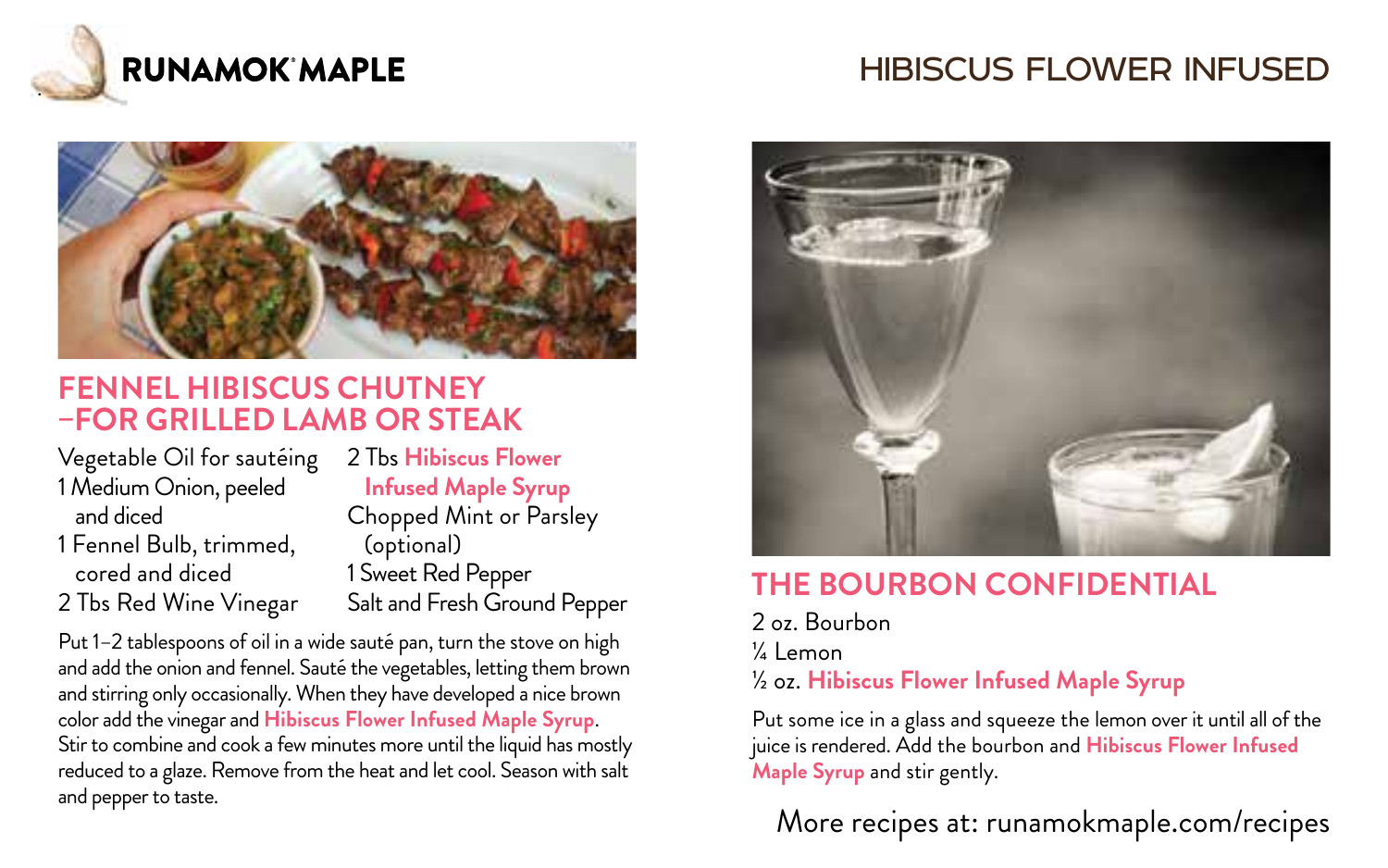

# HIBISCUS FLOWER INFUSED



#### **BLUEBERRY BANANA SMOOTHIE WITH HIBISCUS INFUSED MAPLE SYRUP**

1 Cup Frozen Blueberries 1 Frozen Peeled Banana ¾ Cup Unsweetened Cashew Milk 1 Cup Fresh Baby Spinach, packed 2 Tbs Collagen Powder 1–2 Tbs **Hibiscus Flower Infused Maple Syrup** Place all ingredients in a blender, and blend until smooth.

Serve immediately.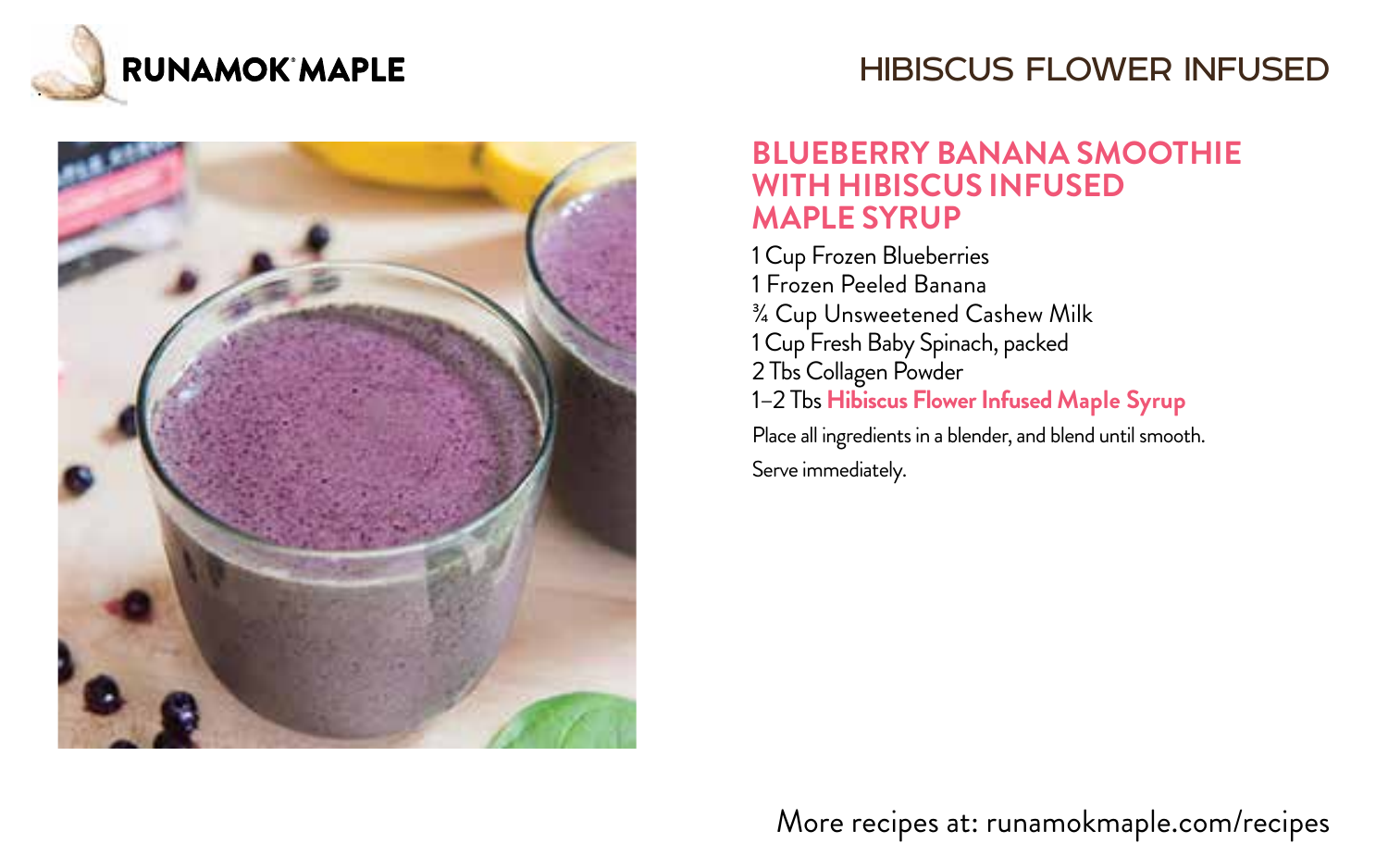

# MAKRUT LIME-LEAF INFUSED



# **LEMON VINAIGRETTE**

Juice of 1 Lemon

2 tsp of **Makrut Lime-Leaf Infused Maple Syrup** (or to taste) 2 tsp Dijon Mustard ¼ Cup Cold Pressed Unfiltered Olive Oil Fresh Ground Salt/Pepper

Blend all ingredients, adjusting measurements to taste. Serve over a crisp, green salad. Carol recommends mesclun greens with grapes, avocado, cucumber, cherry tomatoes and pistachios.



#### **GRILLED PINEAPPLE WITH COCONUT ICE CREAM AND MAKRUT LIME-LEAF INFUSED MAPLE SYRUP**

1 Fresh Pineapple Premium Coconut Ice Cream **Makrut Lime-Leaf Infused Maple Syrup**

Peel the pineapple and slice into wedges, being sure to remove the woody core. Put the wedges on a medium-hot grill and cook until browned and slightly caramelized. Remove from the grill with tongs and cut into bite-sized pieces.

Combine all three ingredients in a bowl being sure to leave the bottle of maple syrup nearby—just in case you need more.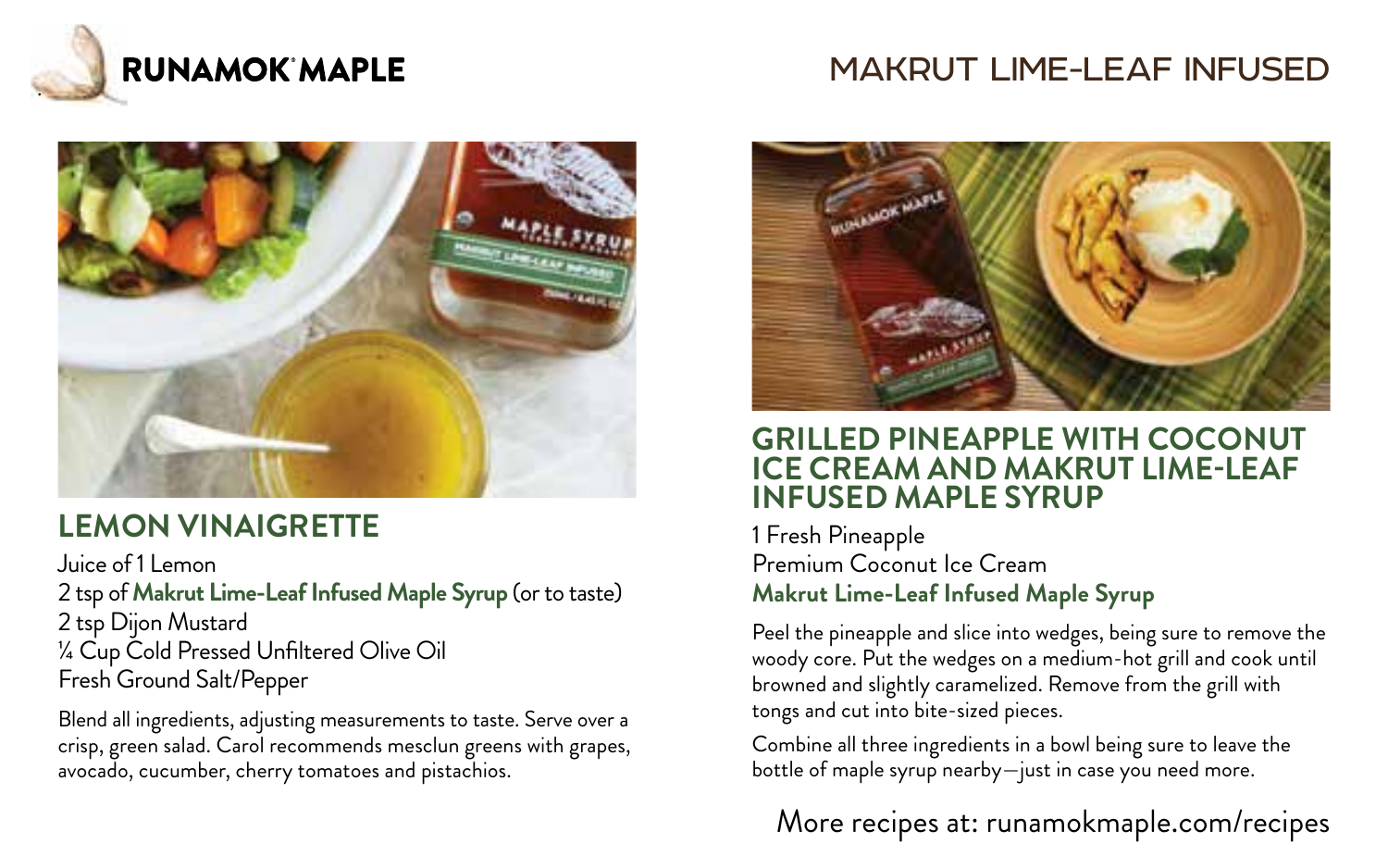





#### **RUNAMOK SESAME NOODLES\***

½ Cup Peanut Butter, smooth or chunky ¼ Cup Soy Sauce ⅓ Cup Warm Water 2 Tbs Chopped, Fresh Ginger 1 Garlic Clove, minced 2 Tbs Red Wine Vinegar 1–2 Tbs Asian Sesame Oil 1 tsp Dried Hot Red Pepper Flakes

2 tsp **Makrut Lime-Leaf Infused** (or **Sugarmaker's Cut®**) **Maple Syrup** ¾ lb Spaghetti ¼ lb Asparagus, trimmed and cut into 2" pieces 3 Scallions, chopped 2 Tbs Sesame Seeds

\*Adapted from a recipe for Peanut Sesame Noodles, Gourmet, June 2002

Put the peanut butter, soy sauce, water, ginger, garlic, vinegar, sesame oil, red pepper, and **Makrut Lime-Leaf Infused Maple Syrup** in a blender and pulse until blended.

Boil a pot of water and cook the spaghetti until just al dente. Drain, and run under cold water to stop the cooking then combine with the sesame sauce.

In a smaller pot, blanche the asparagus by cooking in boiling water for two minutes then removing them to a bowl of ice water. Drain and add to pasta.

To serve, put room-temperature noodles and asparagus in a bowl and top with scallions and extra sesame seeds. Serve extra soy sauce on the side to taste.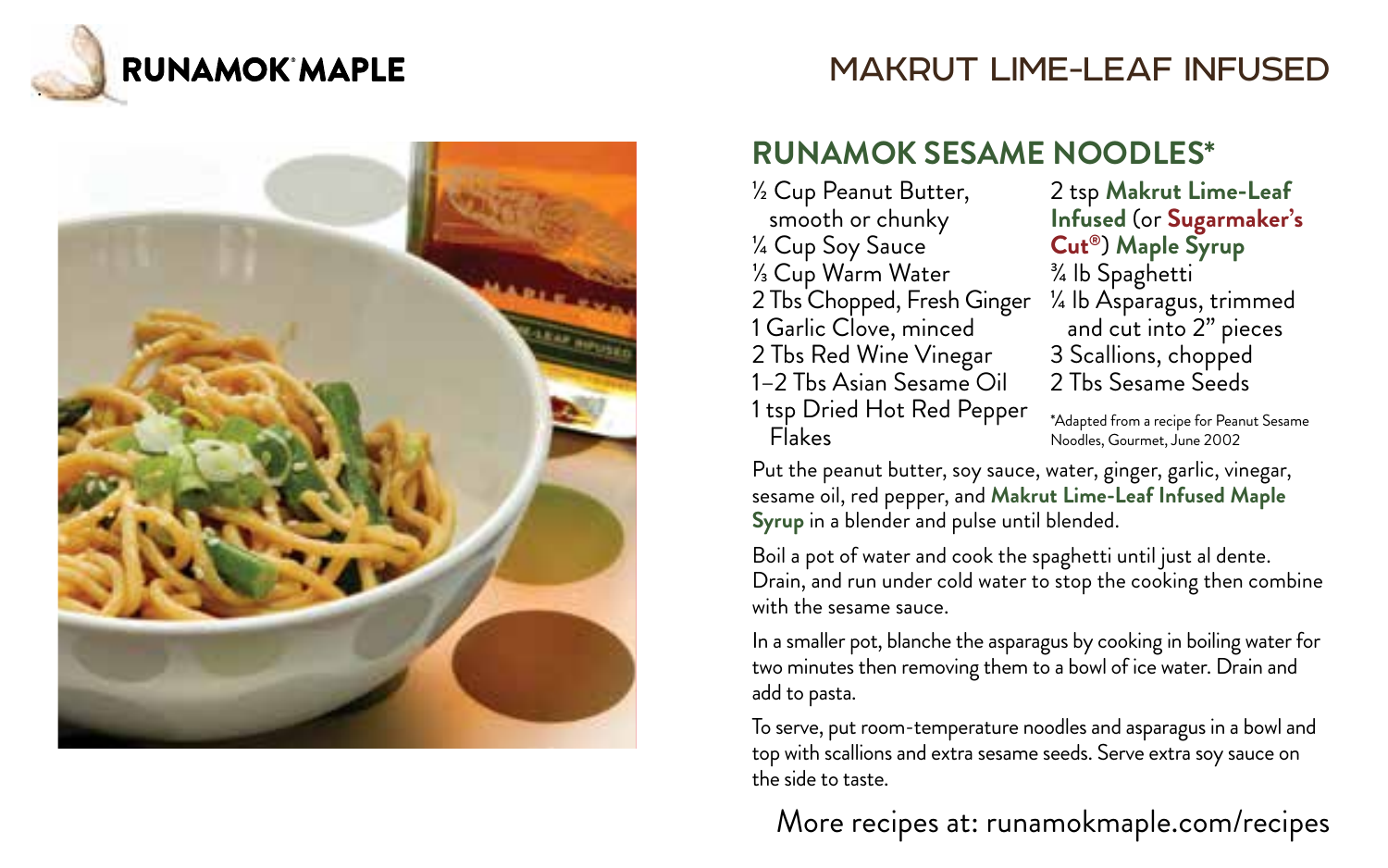

# JASMINE TEA INFUSED



#### **THE ROOFTOP KISS**

3 Parts Nigori Sake (I prefer Tozai "Snow Maiden") 1 Part **Jasmine Tea Infused Maple Syrup** Crushed Ice Plum Garnish

Be sure to shake the bottle of sake before pouring. Mix the three parts nigori sake with one part **Jasmine Tea Infused Maple Syrup** in a short glass. Add a generous spoonful of crushed ice and top with a sliced, ripe plum.



### **MAPLE BLOSSOM**

2 oz. Stonecutter Spirits Single Barrel Gin ¾ oz. Grapefruit Juice ¼ oz. Lime Juice

¼ oz. **Jasmine Tea Infused Maple Syrup** 1 Bar Spoon Luxardo Maraschino Liqueur 3 Dashes Peychaud's Bitters

Circle rim of a glass with grapefruit peel. Combine all ingredients into shaker. Shake over ice and double strain into glass. Garnish with grapefruit peel rose on toothpick.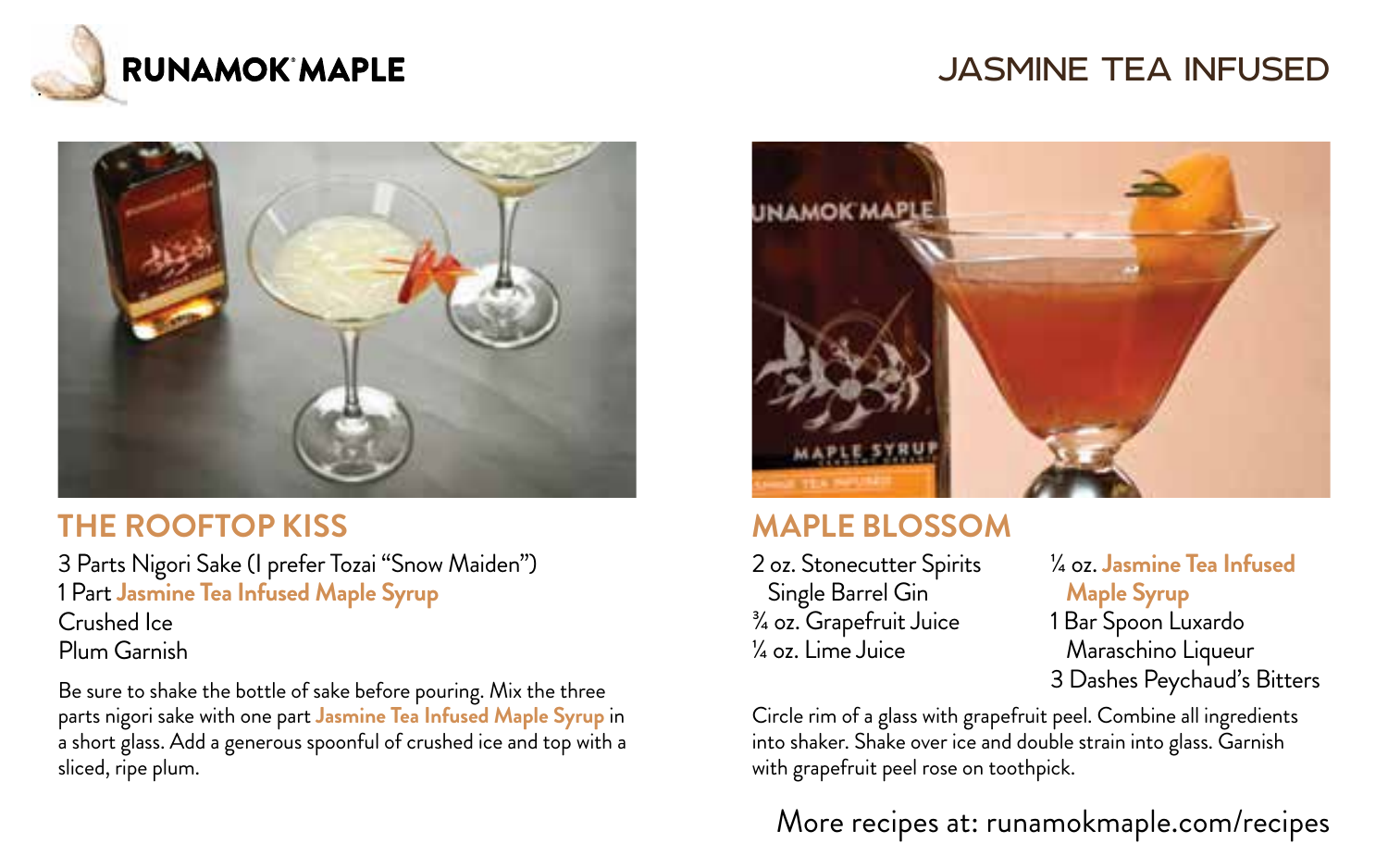

# JASMINE TEA INFUSED



#### **RICOTTA TART WITH JASMINE MAPLE PLUMS**

#### *Tart Dough:*

1 ½ Cups All-Purpose Flour ½ Cup Sliced Almonds ⅓ Cup Confectioners' Sugar 1 Large Egg, lightly beaten Grated Zest of 1 Lemon Pinch Kosher Salt

½ Cup Unsalted Butter, cold and cubed 1 Tbs Poppy Seeds

#### *Plum Topping:*

¼ Cup Mascarpone ¼ Cup Sugar 1 ¾ Cups Ricotta

1 Large Egg + 1 Large Egg White Plums or Peaches **Jasmine Tea Infused Maple Syrup**

Preaheat oven to 375 °F. Put the flour, almonds and confectioners' sugar in food processor with a sharp blade and pulse until the almonds are finely ground. Add the lemon zest and salt. Add the butter and pulse again until the mixture is crumbly. Add egg and blend. Lastly, put in the poppy seeds and mix in but not so they become a paste. Roll the dough out onto a clean surface to about  $\frac{y^{\prime\prime}}{4}$  and put in a 9 tart pan, trimming the edges. Put the pan in the oven and prebake for 8 minutes. Remove from the oven and set aside.

In a separate bowl, combine the mascarpone, sugar, ricotta and eggs. Mix until fully blended then pour into the prepared crust. Return the tart to the oven and bake another 20 minutes or until the filling is just set. Remove from the oven and let cool completely.

Rinse the fruit then slice into thin pieces. Gently toss with several tablespoons of **Jasmine Tea Infused Maple Syrup** and let the fruit sit for about ten minutes. When ready to serve, cut a slice of the room temperature tart and top with the fruit and serve.

\*Adapted from a recipe by Melissa Clark of the New York Times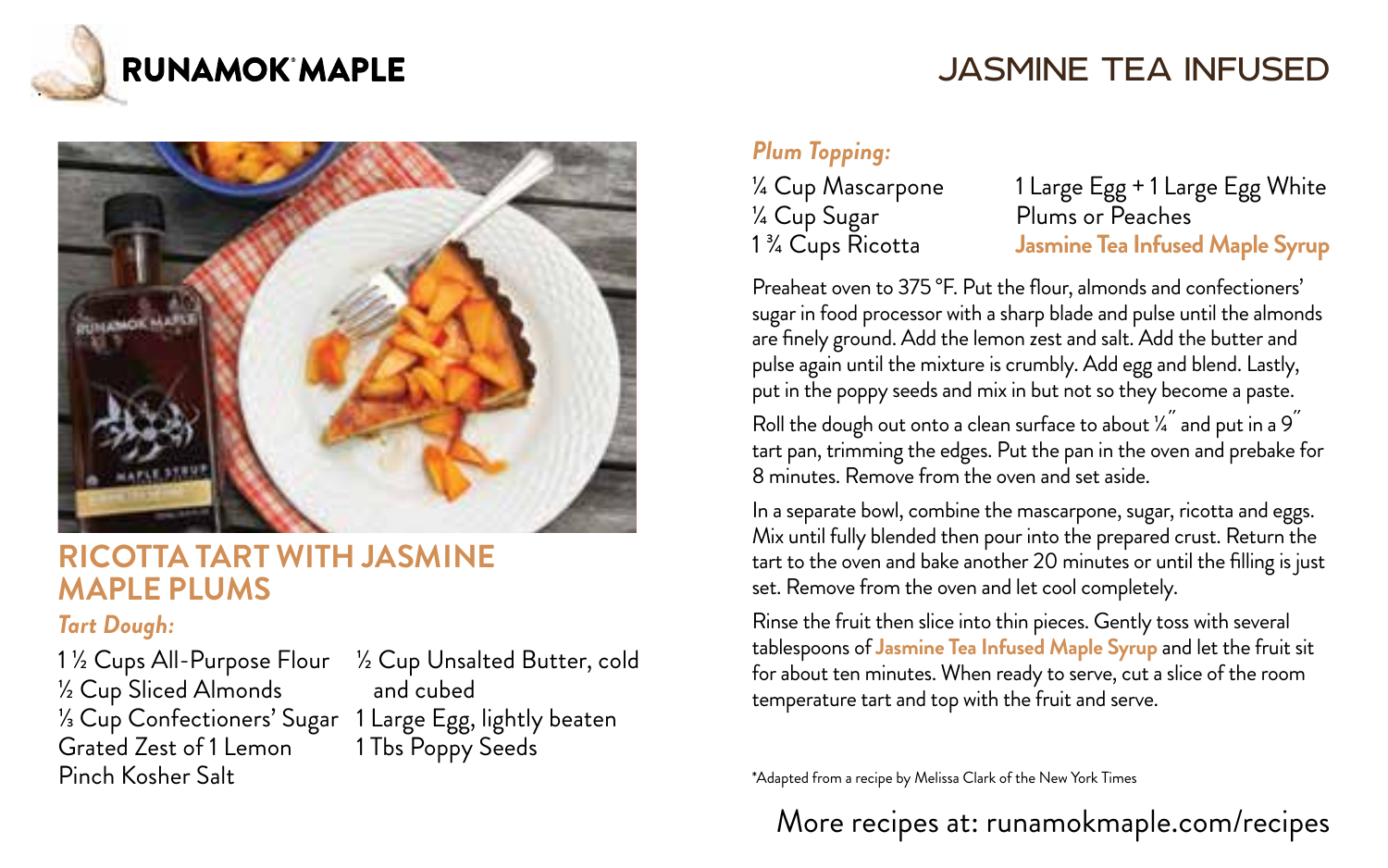

# MERQUÉN INFUSED



# **SPICY-SWEET COLE SLAW**

#### *For the Slaw:*

½ Red Cabbage, grated 1 Large Carrot, peeled and grated Kernels from 1 Ear Fresh Corn or 1 Apple, peeled and grated ½ Cup Chopped Cilantro or Parsley

#### *Sweet and Spicy Vinaigrette:*

1 Tbs Fresh Lime Juice 1 Tbs Roasted Pumpkin Seed Oil (if unavailable, use an extra Tbs of Olive Oil) 1 Tbs Olive Oil 1 tsp **Merquén Infused Maple Syrup** (or more to taste) ½ tsp Salt Fresh Ground Pepper

Combine all of the vegetables in a mixing bowl. In a separate bowl, blend the vinaigrette with a fork then pour over the slaw. Toss gently and serve. Makes about 4–6 servings.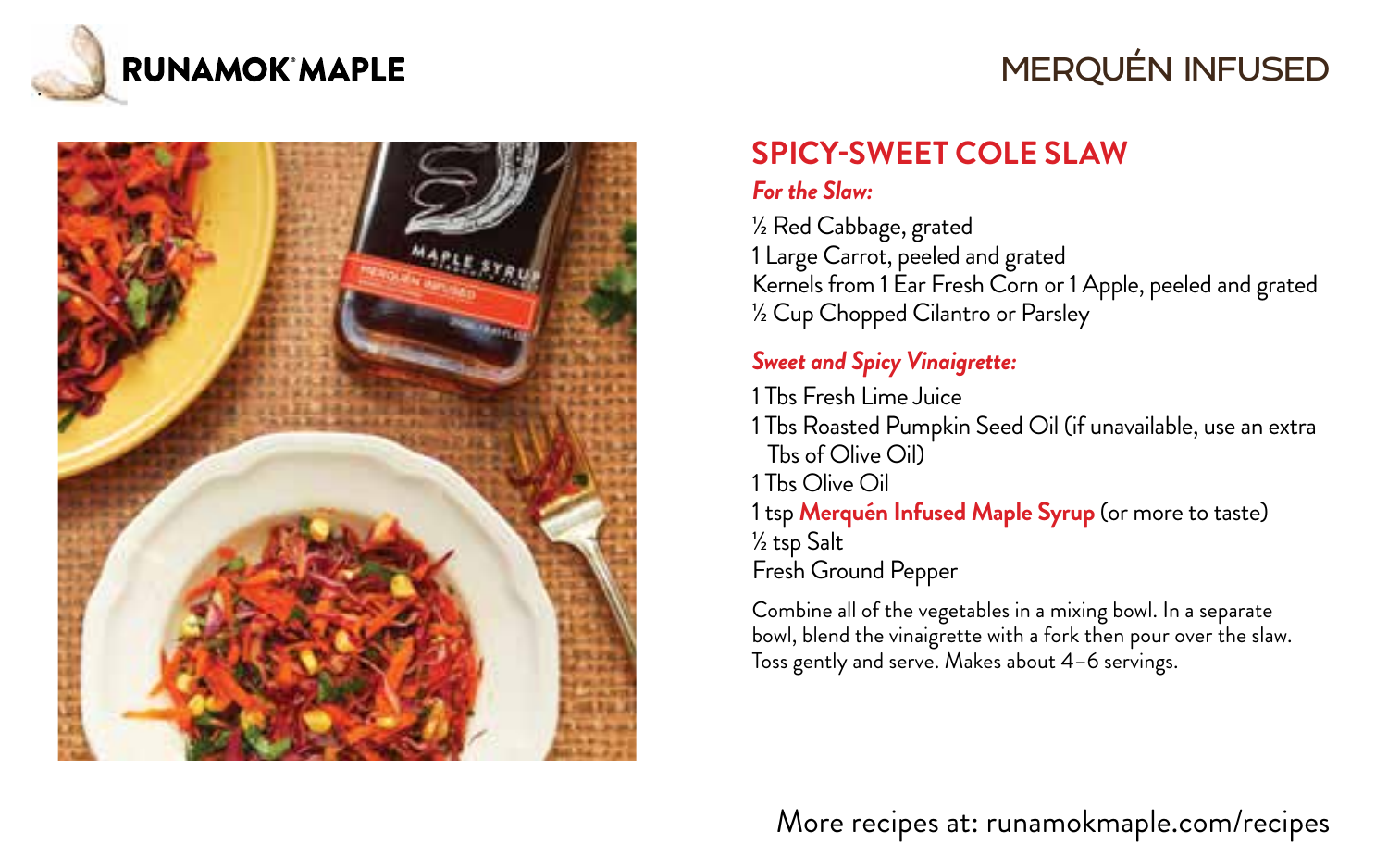

# MERQUÉN INFUSED



#### **SWEET POTATO AND TAHINI DIP WITH SPICY MERQUÉN DRIZZLE**

1 Sweet Potato Vegetable Oil 2 Large Cloves Garlic, trimmed and peeled 1 Yellow Onion, trimmed, peeled and quartered ¼ Cup Tahini 1 tsp Fresh Lemon Juice

½ tsp Salt 1 Tbs Chopped Pistachios **Merquén Infused Maple Syrup** (also works with **Elderberry Infused** or **Smoked With Pecan Wood**) Pita Chips or Crackers for dipping

Preaheat oven to 400 °F. Cut the sweet potato in half and place cut side down on a greased cookie sheet. At the same time, pour a little oil on the onion and put that on the tray as well. Put the garlic cloves on a small square of tin foil, dribble a few drops of oil on them then wrap them in the foil and put the package on the tray too. Put the tray in the oven and bake for approximately twenty minutes then remove the package of garlic. Let the potato and onion bake for another ten minutes or until the potato is very tender and the onion is nicely roasted and soft. Remove from the oven and cool.

Scoop the orange flesh from the potato and put in a food processor or blender. Add the roasted onion, garlic cloves, tahini, lemon juice and salt. Pulse until it becomes a smooth paste. Taste for seasoning and add more salt as necessary.

Put the puree in a shallow dish and make a moat in the center. Pour some **Merquén Infused** (or **Elderberry Infused** or **Smoked With Pecan Wood**) **Maple Syrup** in the moat and then garnish with chopped pistachios. Serve with pita chips or crackers.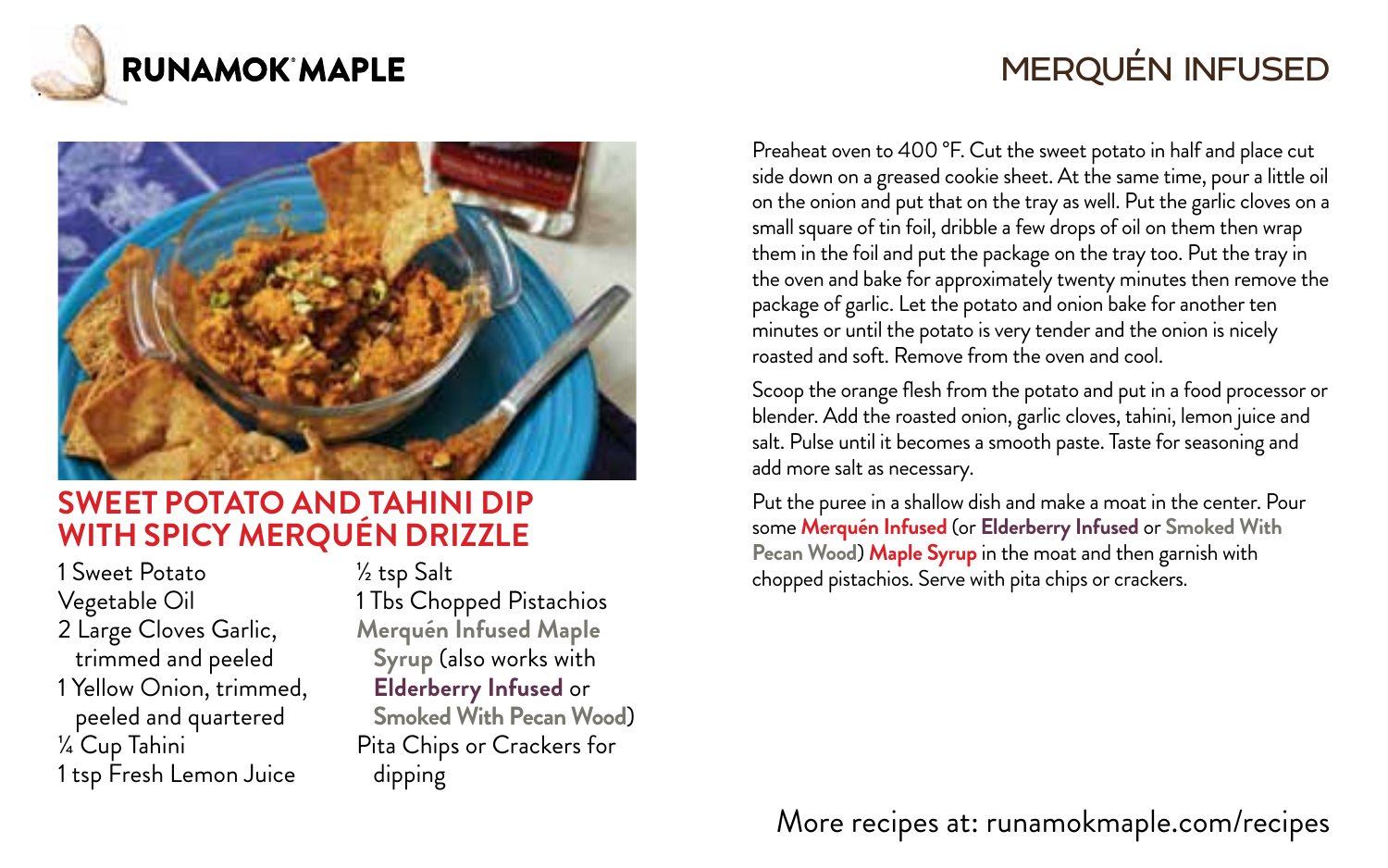



# SMOKED WITH PECAN WOOD

#### **SHRIMP, SNOW PEA AND GRAPEFRUIT SALAD WITH SMOKED MAPLE VINAIGRETTE**

1 tsp Dijon Mustard 2 tsp **Smoked With Pecan Wood Maple Syrup** 2 Tbs Red Wine Vinegar 3 Tbs Extra Virgin Olive Oil Salt and Pepper Mesclun Lettuce Mix for 4

12 Medium Shrimp, cooked and peeled 1 Grapefruit, peeled and cut into small segments Toasted Cashews 10 Uncooked Snow Peas, rinsed and sliced

Make the vinaigrette by placing the mustard, **Smoked with Pecan Wood Maple Syrup**, vinegar, and olive oil in a small bowl and whisk vigorously.

Put the mesclun greens and sliced snow peas in a bowl and toss with the vinaigrette, making sure to coat evenly. Taste for seasoning and add salt and fresh ground pepper accordingly.

Place dressed greens on four individual plates then top with three shrimp each and a few segments of grapefruit. Sprinkle some cashews on each salad and serve.